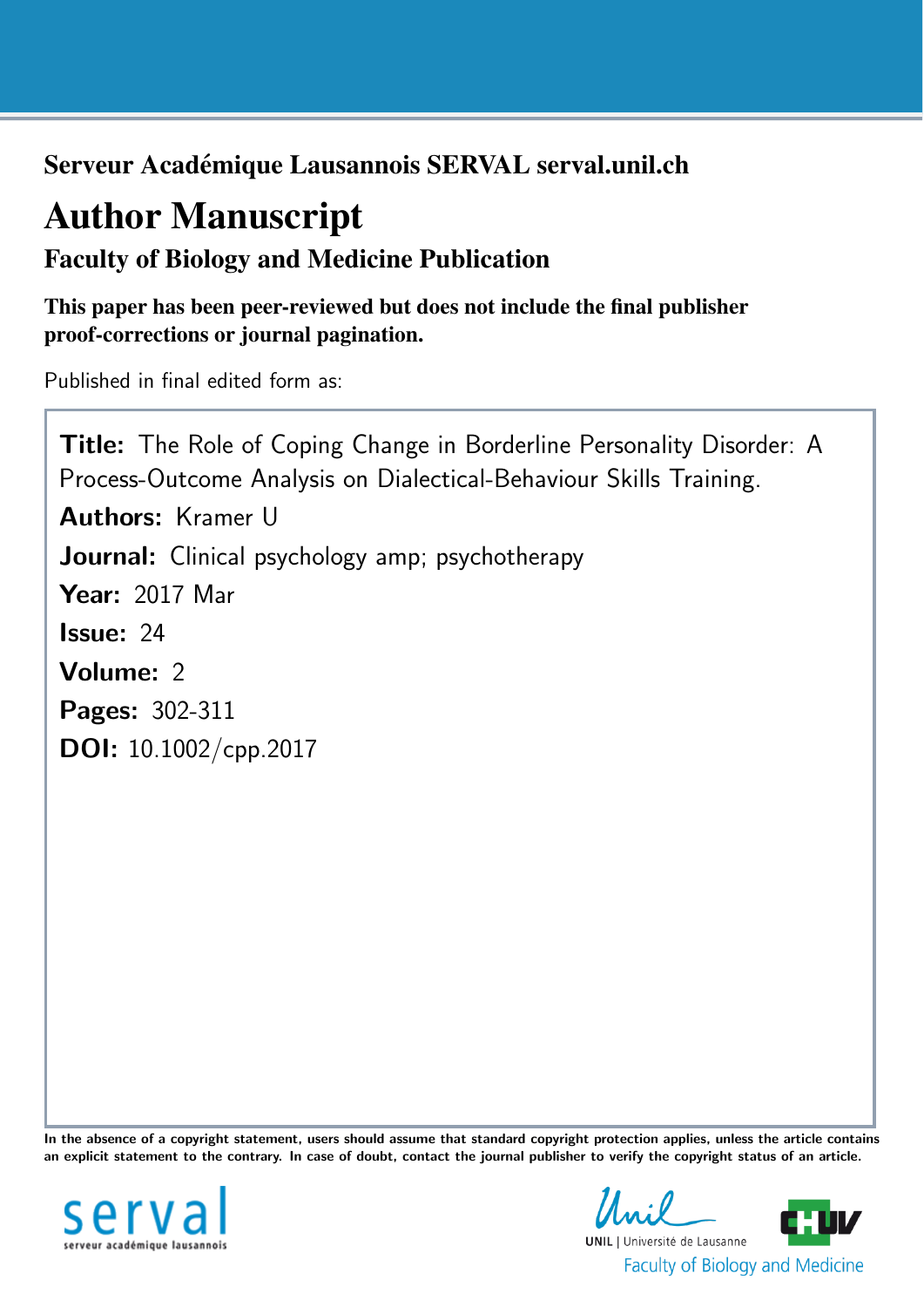RUNNING HEAD: Coping Change in Dialectical-Behavior Skills Training

The Role of Coping Change in Borderline Personality Disorder: A Process-Outcome Analysis on Dialectical-Behavior Skills Training

Ueli Kramer<sup>1, 2, 3</sup>

<sup>1</sup> Institute of Psychotherapy, Department of Psychiatry-CHUV, University of Lausanne,

# Switzerland

<sup>2</sup> General Psychiatry Service, Department of Psychiatry-CHUV, University of Lausanne,

Switzerland

<sup>3</sup> Department of Psychology, University of Windsor, Canada

All correspondence concerning this article should be addressed to PD Dr Ueli Kramer, IUP-

Dpt Psychiatry-CHUV, University of Lausanne, Place Chauderon 18, 1003 Lausanne,

Switzerland, ph. +41-21-314 46 86, fax +41-21-314 27 84 ; e-mail : [Ueli.Kramer@chuv.ch](mailto:Ueli.Kramer@chuv.ch)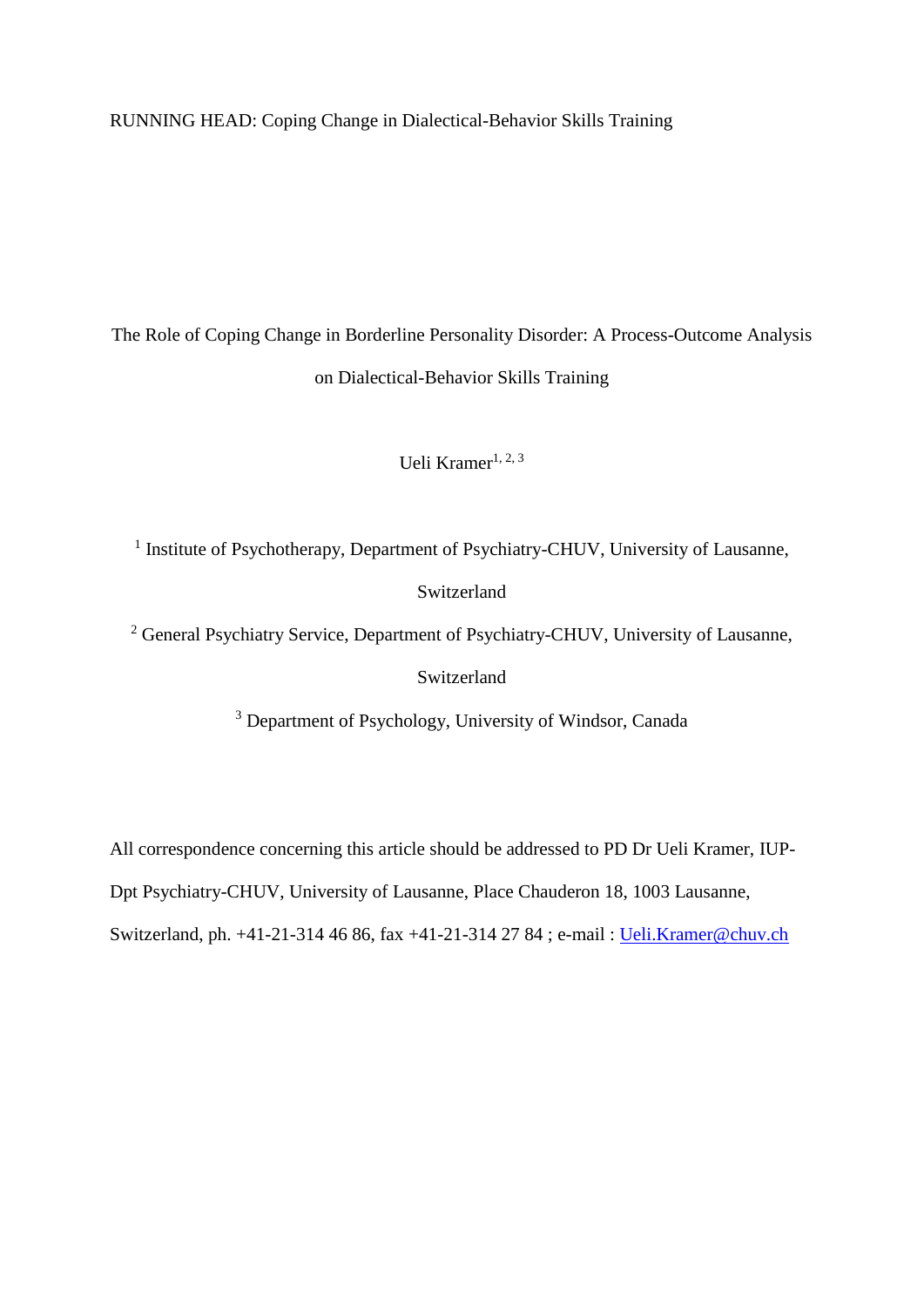Running Head: Coping Change in Dialectical-Behavior Skills Training

The Role of Coping Change in Borderline Personality Disorder: A Process-Outcome Analysis on Dialectical-Behavior Skills Training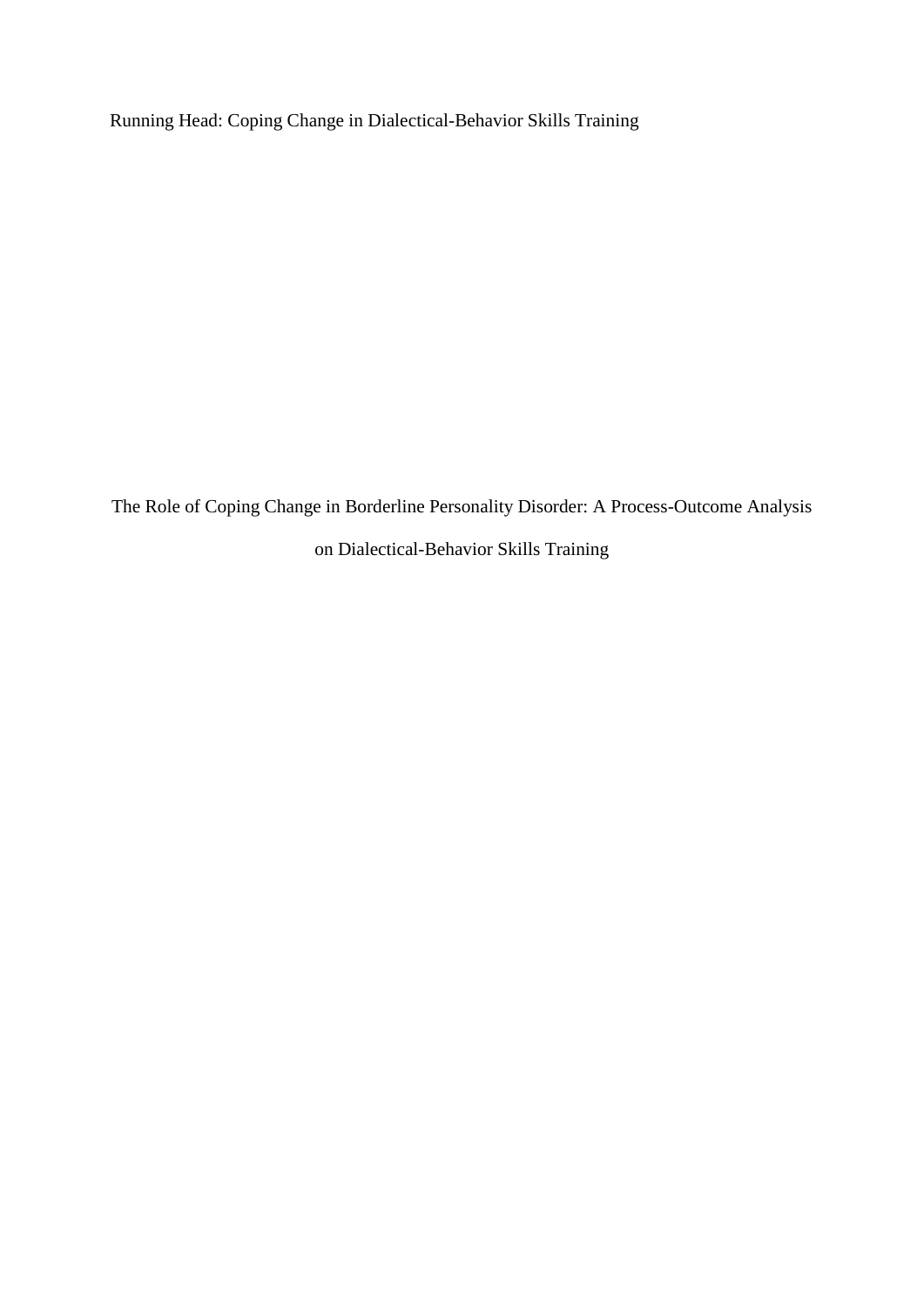#### Abstract

Difficulty in emotion regulation is a hallmark feature of patients with borderline personality disorder (BPD). Skills training concepts based on dialectical-behavior therapy (DBT) are common and effective treatment options for specifically addressing lacking skills in emotion regulation. However, so far it is unclear which aspects of coping change over the course of DBT skills training and if these coping strategies predict symptom change. The present process-outcome analysis, based on a randomized controlled study published earlier (Kramer, Pascual-Leone et al., in press), aims at investigating these questions, by referring to a general conception of coping and by using an observer-rated approach to assess coping strategies directly in the therapy sessions. In total,  $N = 31$  patients with BPD underwent two individual clinical interview assessments (pre- and post study intervention; half of the patients underwent DBT skills training, half were in a wait-list control). All individual assessment sessions were transcribed and analyzed using the Coping Action Pattern Rating Scale (Perry et al., 2005). Outcome was assessed pre- and post-intervention using the OQ-45 and the BSL-23. The results showed increase in overall coping functioning in patients who underwent the DBT skills training, compared to the controls, and specific increases in relatedness coping where the stress is appraised as challenge, along with specific decreases in autonomy coping where the stress is appraised as threat. These changes predicted changes in general distress and borderline symptomatology. The results are interpreted within a general framework aiming at understanding the psychological effects of treatments for BPD, in particular effects related to coping. Effective emotion regulation strategies may therefore be important candidates as potential change mechanisms in treatments for BPD.

Key-Words: Borderline Personality Disorder; Coping; Affect Regulation; Observer-Rated Methodology; Dialectical-Behavior Therapy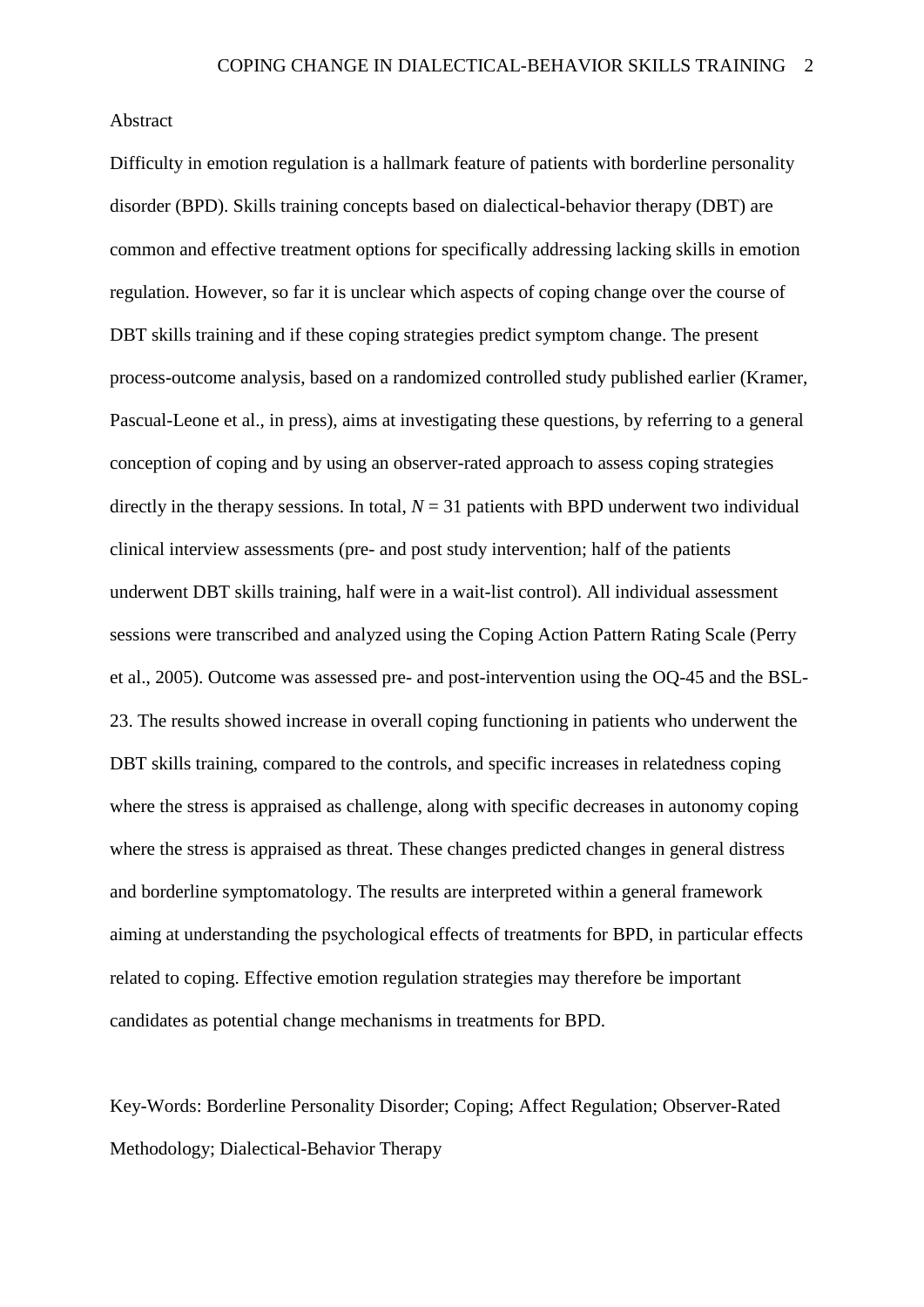# Practitioner Points:

- 1) It seems important for clinicians to assess the quality of coping strategies as they occur within the session facing a patient with borderline personality disorder.
- 2) Clinicians may foster the emergence of support-seeking and self-reliance coping strategies in order to increase the effectiveness of therapy.
- 3) Clinicians may monitor closely the patient's use of ineffective emotion regulation strategies, in particular opposition and submission, with the aim of reducing them early in therapy.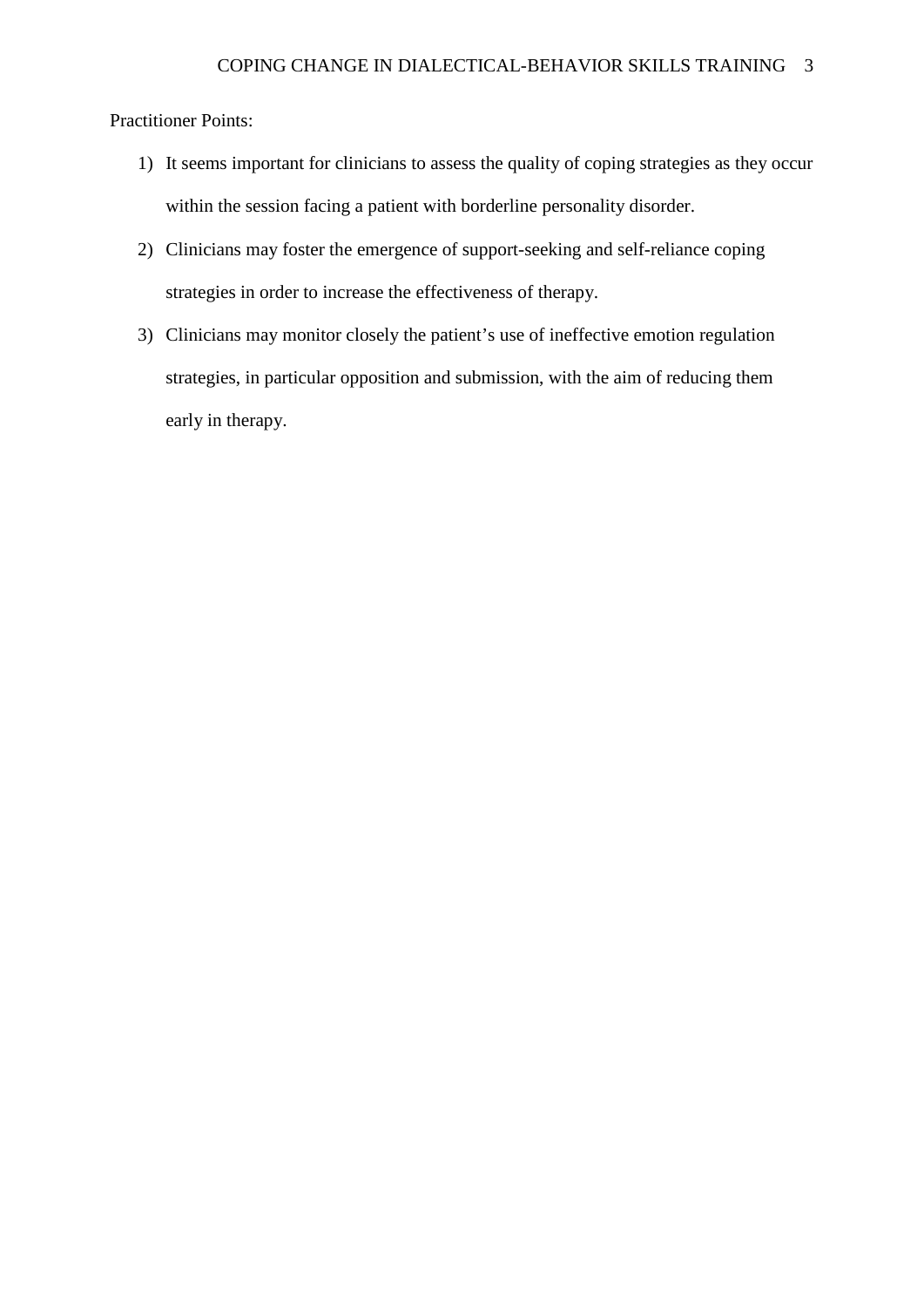# THE ROLE OF COPING CHANGE IN BORDERLINE PERSONALITY DISORDER: A PROCESS-OUTCOME ANALYSIS ON DIALECTICAL-BEHAVIOR SKILLS TRAINING **Introduction**

The difficulty regulating emotions and affects is core in the psychopathology of patients presenting with Borderline Personality Disorder (BPD; APA, 1994; Bohus, 2002; Linehan, Bohus, & Lynch, 2007; Yen, Zlotnick, & Costello, 2002; Zittel Conklin, Bradley, & Westen, 2006). Related to this difficulty, patients with BPD may present with high levels of negative and undifferentiated affect (Stiglmayr et al., 2005), emotional dysregulation (Herpertz, 2011), along with high sensitivity and reactivity to emotions and prolonged affective activation (Linehan, Bohus, & Lynch, 2007). These difficulties to regulate or tolerate negative emotions may be treated specifically using group-based skills training modules, as part of Dialectical Behavior Therapy (DBT; Linehan, 1993a/b; Bohus, 2011). DBT has presented solid evidence of efficacy in the treatment of BPD symptoms, in particular related to affect dysregulation (*e.g.,* Linehan et al., 2006; Neacsiu, Rizvi, & Linehan, 2010) and there is emerging evidence that the skills training component contributes in a significant manner to DBT's efficacy (Harley, Baity, Blais & Jacobo, 2007; Soler et al., 2009; Kramer, Pascual-Leone et al., in press). A specific focus on the skills training is also potentially relevant, as these modules are increasingly being implemented alone, without the other DBTspecific treatment components, in a variety of settings and contexts (e.g., Gunderson & Links, 2008). Finally, the focus on difficulty in emotion regulation is also consistent with the conception of modular psychotherapy (Bohus, Falkai & Herpertz, 2012) where for each patient problem a specific empirically-based treatment option may be implemented, within a context of an integrated and articulated treatment plan. Therefore, more research is needed on the patient problematic emotion regulation, and the patient's actual use of coping skills in the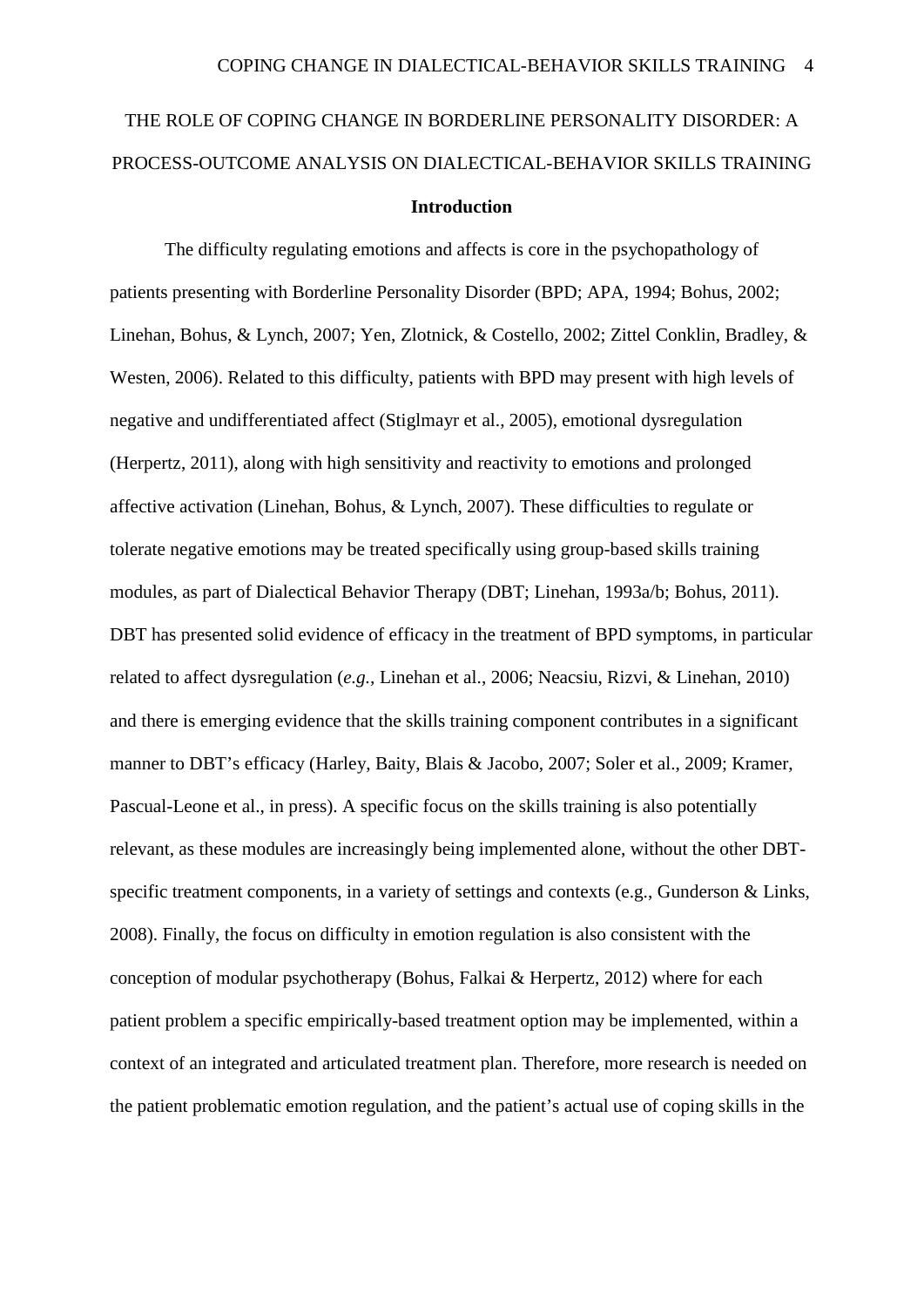context of a treatment that has been specifically devised to amend these problems in patients presenting with BPD.

#### **The role of coping capacities in psychotherapy**

Increased capacities of emotion regulation may be understood as a potentially central mechanism of change in treatments for BPD. McMain, Pos and Iwakabe (2010) have argued that capacities of emotion regulation may describe an area of treatment intervention across therapy approaches for patients with BPD. For psychotherapy as a whole, Beutler, Harwood, Kimpara, Verdirame and Blau (2011) have demonstrated the importance of the patient's coping capacities for subsequent therapist intervention choice, predicting symptom change after treatment. They differentiate between internalized and externalized coping capacities: the latter describe the individual's tendency to be outgoing, but also a tendency to be insensitive to other's feelings along with a tendency to inadequately express anger, whereas the former describe the individual's tendency to social withdrawal, self-criticism and avoidant behaviors. According to Beutler and Clarkin's (1990) conception, targeted treatment interventions are related with the patient's use of coping capacities. For patients with externalizing coping capacities, behavioral skills training may be indicated, whereas for patients with internalizing coping capacities, insight-focused treatment may be indicated. Beutler and colleagues (2011) showed a medium-sized effect size (*d* = .55) for the effectiveness of the fit between patient coping style and treatment type.

These conceptions describe coping style as a stable personality trait moderated by a number of variables (such as gender) and predicting treatment outcome; what remains to be examined is whether such coping capacities are changing over the course of treatment; and whether this change relates to – but does not confound with – therapeutic outcome (Kazdin, 2009). Also, the general distinction in two – or a few – dimensions of coping should be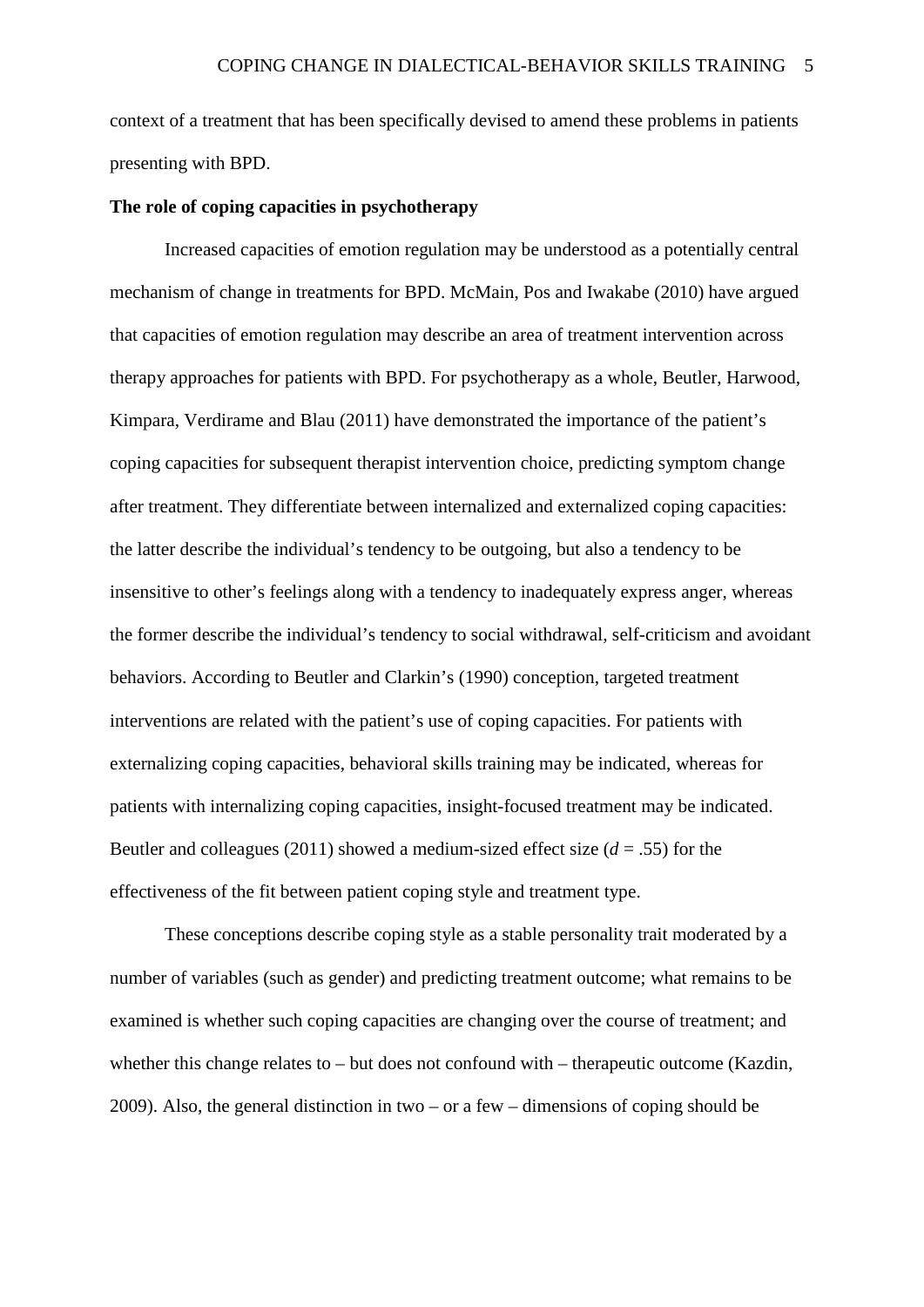completed by a more fine-grained analysis of coping capacities which takes into account the larger coping literature.

#### **Towards a comprehensive conception of coping**

Emotion regulation may be understood as an over-arching functionality aiming at the maintenance of the individual's homeostasis and well-being (Gross, 2001), encompassing a great variety of operationalizations of coping with stress (Lazarus & Folkman, 1984; Cramer, 1998; Kramer, 2010a/b). In this context, coping was defined as «overt and covert behaviors that are taken to reduce or eliminate psychological distress or stressful conditions» (Fleishman, 1984, p. 229). Because a great amount of sub-concepts and strategies were discussed under the label of coping, Skinner, Edge, Altman, and Sherwood (2003), in their comprehensive literature review, identified a number of underlying categories, taking into account the functional perspective on coping (Lazarus, 2000; Lazarus & Folkman, 1984). They differentiated coping strategies on the basis of the nature of its appraisal. For example, a stressful event might be appraised by the individual as challenge (*i.e*., the individual assesses she/he has sufficient mastery in addressing the stress, the stress is seen as controllable) or as threat (*i.e*., the individual assesses the stimulus emotion or the stress as overwhelming, the individual does not tackle the stress due to a perceived lack of skills).

Based on this distinction, Skinner et al. (2003) identified a dozen distinct categories of coping (see Table 1). As such, six of the coping categories are conceived as coping with stress appraised as challenge (yielding adaptive coping) and the other six as coping with stress appraised as threat (yielding non-adaptive coping). Three coping domains are identified: competence, relatedness and autonomy. The competence domain encompasses two coping categories where the stress is appraised as challenge, *i.e.,* problem-solving and informationseeking, as well as two categories where the stress is appraised as threat, *i.e.,* helplessness and escape. Similarly, for the relatedness domain, two categories imply stress appraisal as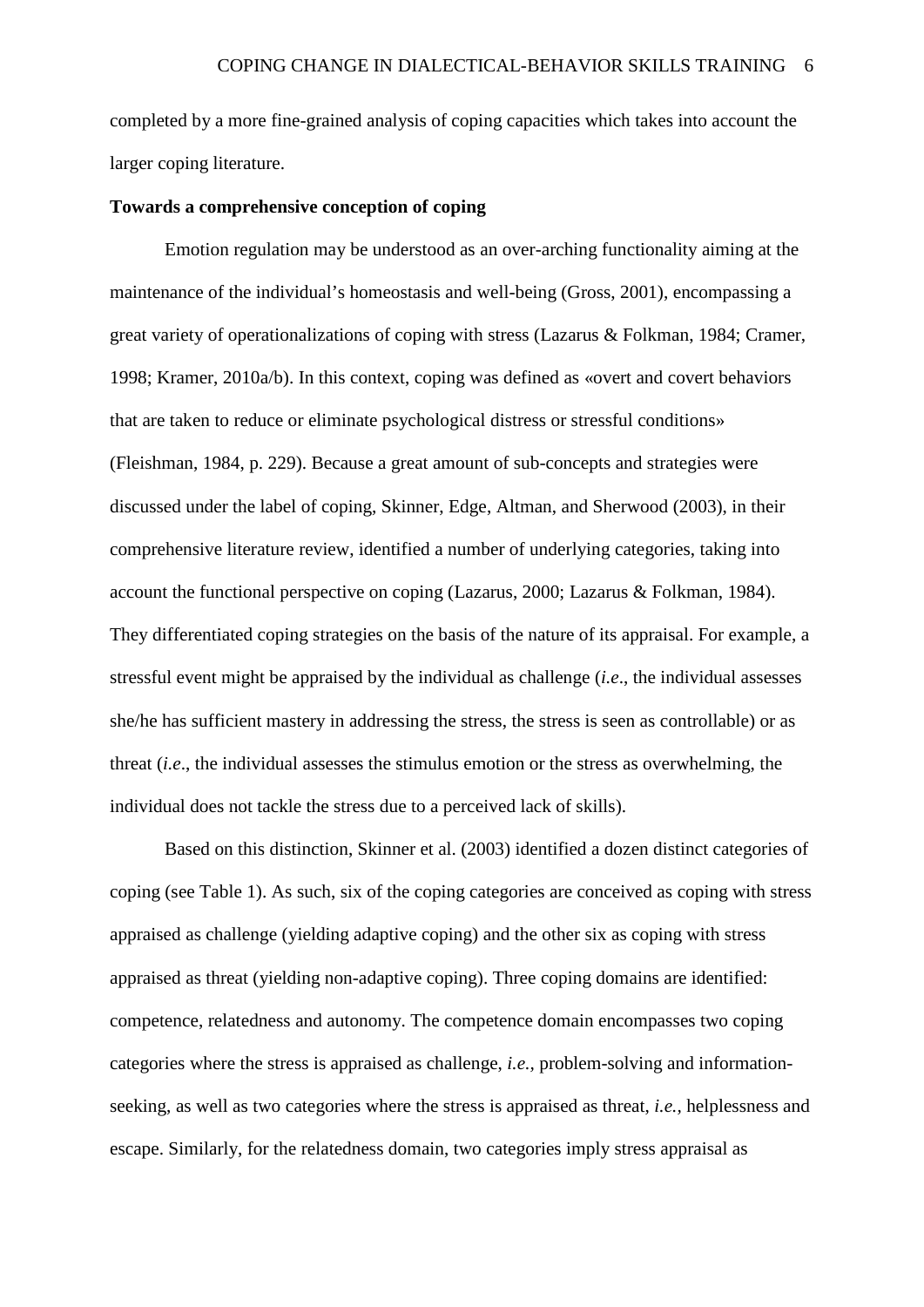challenge, *i.e.,* self-reliance and support-seeking, two as threat, *i.e*., delegation and isolation. Finally, the autonomy domain encompasses two challenge-coping categories, *i.e*., accommodation and negotiation, and two threat-coping categories, *i.e*., submission and opposition. Each coping category is broken down into three action levels, *i.e.,* affective, behavioral and cognitive, enabling the fine-grained understanding of a total of 36 different types of coping strategies. This structured conception has several assets, in particular it is empirically-derived, integrative and enables one to harken back to the generic underlying dimensions related to coping and thus implies a high level of generality. As such, research carried out within this generic conception may generalize to a great variety of contexts and therapy approaches. The observer-rated Coping Action Patterns Rating Scale (Perry, Drapeau & Dunkley, 2005) used in the present study was developed based on this conception (see Method section). As announced by Neacsiu and colleagues (2010), an observer-rated approach to measuring coping as it occurs in session has several methodological advantages (D'Iuso, Blake, Fitzpatrick, & Drapeau, 2009; Kramer, de Roten, Drapeau & Despland, 2013; Shedler, Mayman & Manis, 1993; Nisbett & Wilson, 1977), and in particular, it places the patient's in-session speech at the center of the attention, enabling to draw clinically truly relevant conclusions from this type of research.

#### **Autonomy-related coping in borderline personality disorder**

Based on Skinner and colleagues' (2003) generic conception of coping and using process-based observer-rated methodology to assess coping types in BPD, a cross-sectional study compared the coping profile of  $N = 25$  outpatients with BPD, to inpatients with Bipolar Affective Disorder I (BD; *N* = 25) and to healthy controls (*N* = 25; Kramer, 2014). The results revealed that the presence of any of the two mental disorders was systematically associated with more maladaptive coping processes and less adaptive ones. In particular, a general score of coping functioning differentiated the two patient groups from the healthy controls. In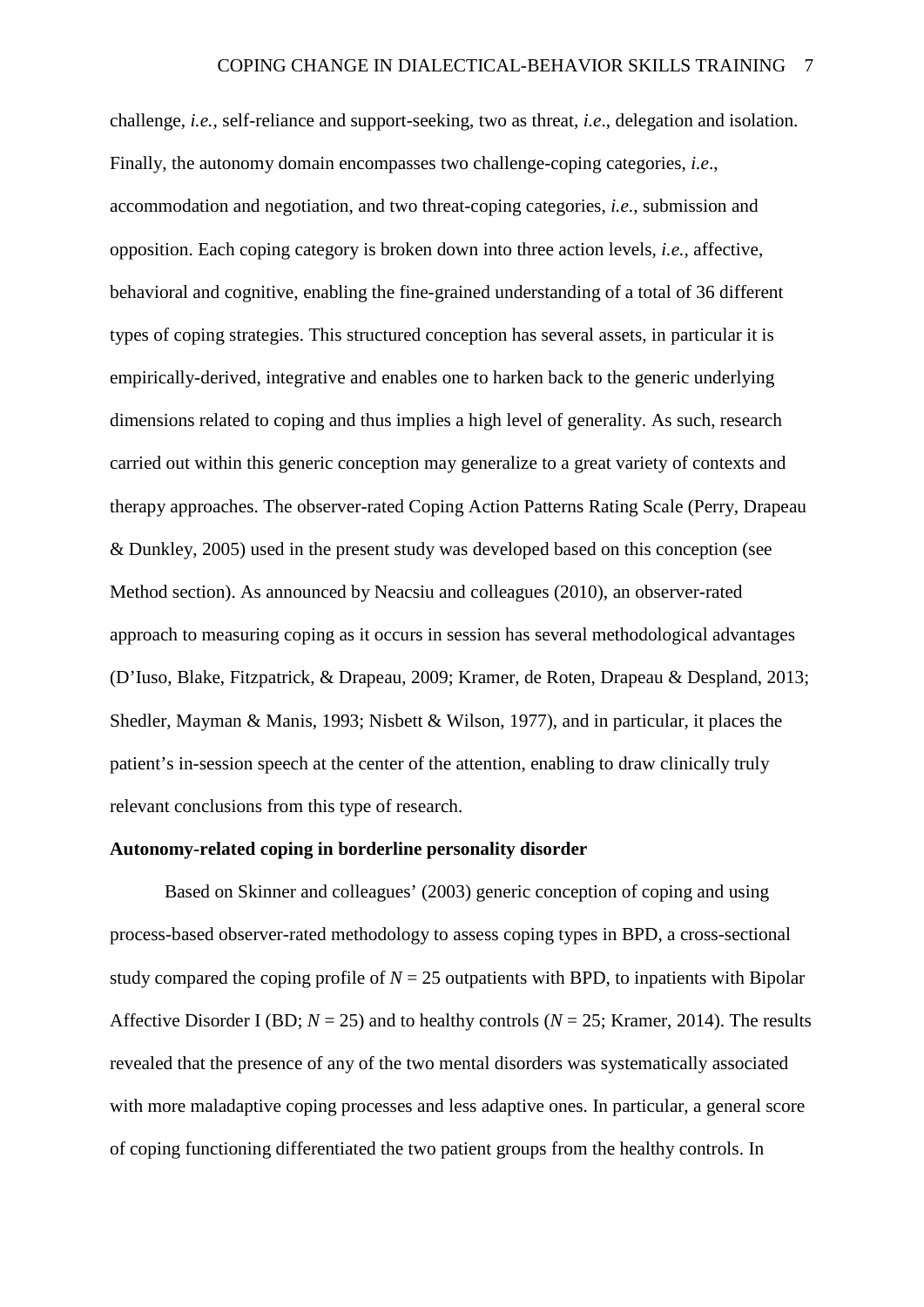addition, when comparing the BPD with the BD patients, the study found greater in-session use of submission and opposition associated with BPD, compared with BD. These increased frequencies were associated with greater symptom severity, namely more borderline symptoms. Submission and opposition are meta-categories, according to Skinner and colleagues (2003), describing coping with stress perceived as threat in the domain of the individual's need for autonomy. Here, the stress may be perceived as boundary crossing actions by other persons, as a force over-determining one's identity and sense of agency (Skinner et al., 2003). Facing this perception of a stressful event as intruding and as threatening one's identity, the patient either opposes the stress (by putting contents onto other persons, discharging an intensive emotional reaction or by accusing the context for being responsible for the intensity of the stress), or submits to the stress (by accepting constraints going further than what may be acceptable, aligning one's opinion with the one of others, without considering one's own). As such, autonomy-related coping might be a particularly important domain of externalizing coping (Beutler et al., 2011).

Strategies related to externalizing coping are particularly relevant in patients with BPD: Dougherty, Bjork, Huckabee, Moeller and Swann (1999) reported irritability, impulsivity and negative affects as associated with BPD in a laboratory task. Ineffective coping strategies, such as stress avoidance (Kruedelbach, McCormick, Schul, & Grueneich, 1993) and low frequencies of problem solving (Kremers, Spinhoven, Van der Does, & Van der Dyck, 2005) were found in patients with BPD, as compared to healthy controls. It was noted that aversive tensions are ill regulated, and in particular in patients with BPD, selfharming behaviors might be used to cope with the inner emotional tension (Welch, Linehan, Sylvers, Chittams, & Rizvi, 2008). Opposition coping and disinhibition of aggressive impulses observed in patients with BPD might be explained by neurobiological underpinnings. New and colleagues (2007) have demonstrated a decrease in inhibitory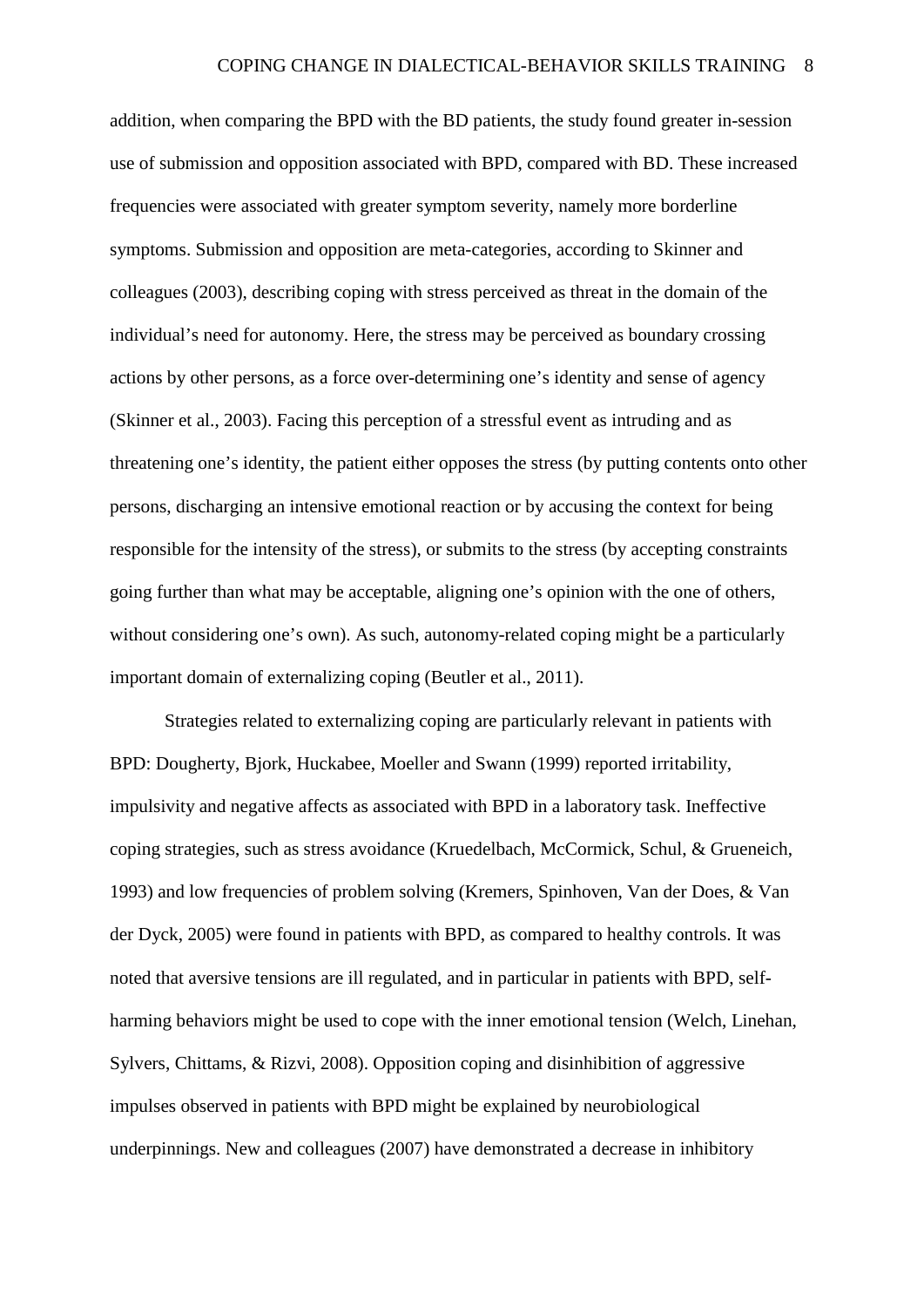functionality between prefrontal and amygdalar regions. A recent meta-analysis also speaks in favor of a larger failure of neural connectivity in BPD, which may not necessarily involve amygdalar hyperreactivity (Ruocco et al., 2013). Such decreased neural connectivity might explain affective dysregulation, aggressive and oppositional behaviors in BPD, as a correlate of early inadequate – or emotionally abusive – relationships with the child's care-takers (Herpertz, 2011, 2013). Emerging literature has particularly focused on the moderating role of gender of the link between BPD and (externalizing) coping. For example, it was reviewed that men with BPD present with more neurobiological indicators underlying aggression, than female BPD (Mancke, Bertsch, & Herpertz, 2015); these effects were less marked when analyzing data from questionnaire or interview studies. It was also observed that gender differences for BPD were most marked on stable dimensions of personality (e.g., impulsivity, novelty seeking), but less on the more transient markers of distress (Sansone & Sansone, 2011).

#### **Change in coping and emotion regulation capacities in dialectical-behavior therapy**

Within the context of DBT, specifically devised techniques are used to increase the effectiveness of the patient's coping; change in the latter is therefore predicted by the model (Linehan et al., 2007). McMain and colleagues (2013) have shown change of behavioral problem solving and the development of more balanced, or nuanced, emotional experiences as a correlate of symptom reduction in DBT for patients with BPD. Neacsiu and colleagues (2010) conducted a mediation analysis on the use of specific DBT-based coping skills by patients with BPD undergoing DBT. These authors concluded that the frequency of actual skills use by patients mediated change on several outcome variables, such as the decrease in suicide attempts, in non-suicidal self-harming behavior and in depressive symptoms. These authors called for more research using method of assessment of emotion regulation which does not rely on self-report. Using functional Magnetic Resonance Investigation techniques,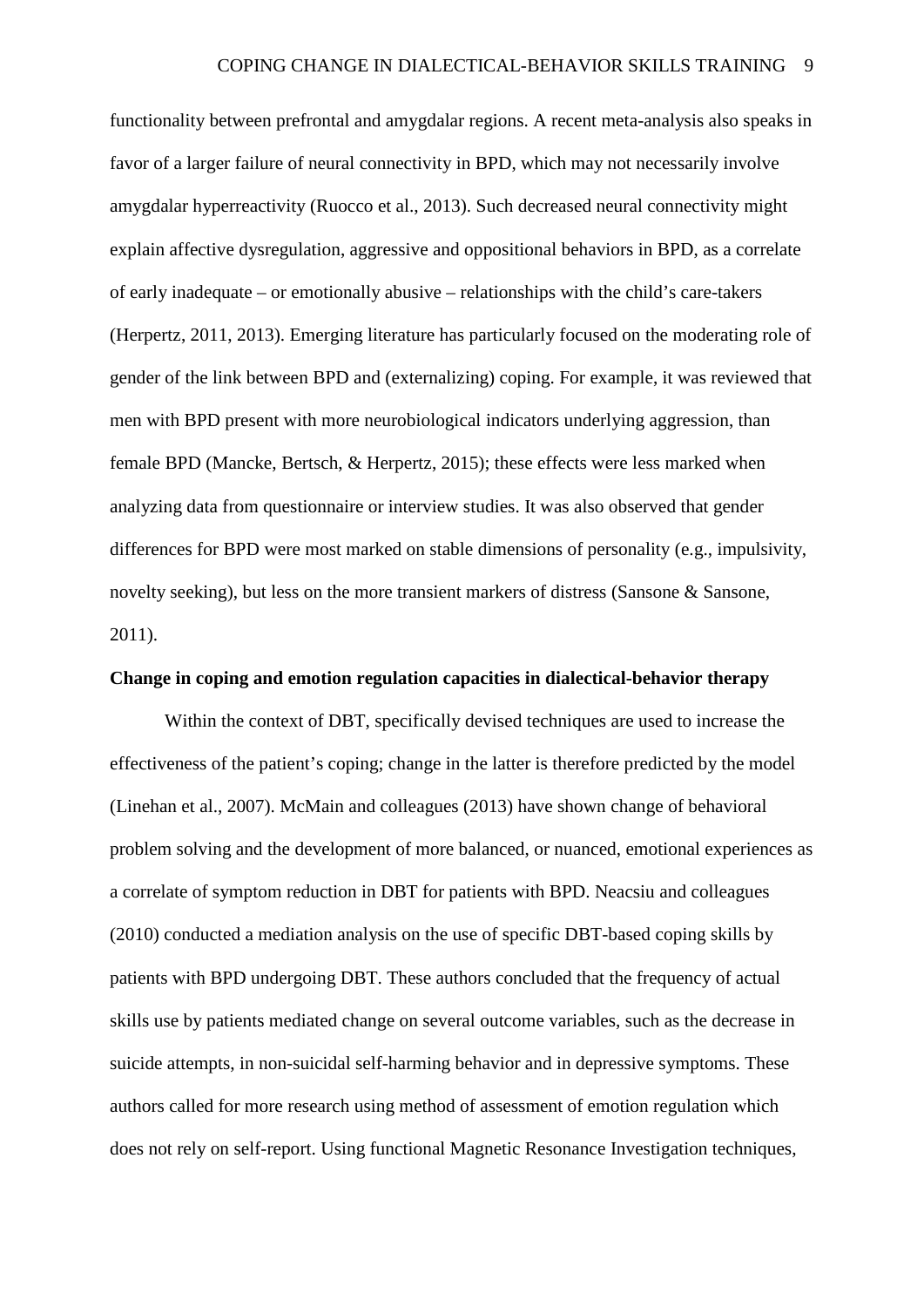several studies (Schnell & Herpertz, 2007; Schmitt, Winter, Niedtfeld, Schmahl, & Herpertz, 2013) supported the importance of change in emotional regulation and reappraisal over the course of DBT, in particular the increased neural connectivity between pre-frontal and amygdalar circuits as correlate of an increased capacity of emotion regulation. In conclusion, there is emerging evidence, from different methodological viewpoints, that emotion regulation capacities increase consistently across DBT, in particular skills training. It also appears that self-report assessment of such generic coping skills is limited. So far, no study has examined, from an observer-rated in-session perspective, coping change in DBT skills training.

#### **Aims and hypotheses**

The present study aims at exploring change in coping functioning, and in particular autonomy-related coping, as possible change process in dialectical-behavior skills training for borderline personality disorder. We conceptualize the variable of interest from a generic perspective and aim at assessing coping by using a theory-consistent observer-rated approach. As such, we aim to test whether (a) there is an overall increase in coping functioning over the course of dialectical-behavior skills training, along with a decrease in autonomy-related threat coping over the course of dialectical-behavior skills training, which should not be observed in a control condition. We will also test, whether (b) this observed change in coping predicts short-term outcomes of the dialectical-behavior skills training.

#### **Method**

#### **Design**

The present process-outcome study is a secondary analysis of a previously published two-arm randomized controlled trial testing the additive value, to individual therapy as usual, of a 20-session module of dialectical-behavior-based skills training for borderline personality disorder (Kramer, Pascual-Leone et al., in press). This main study has described a medium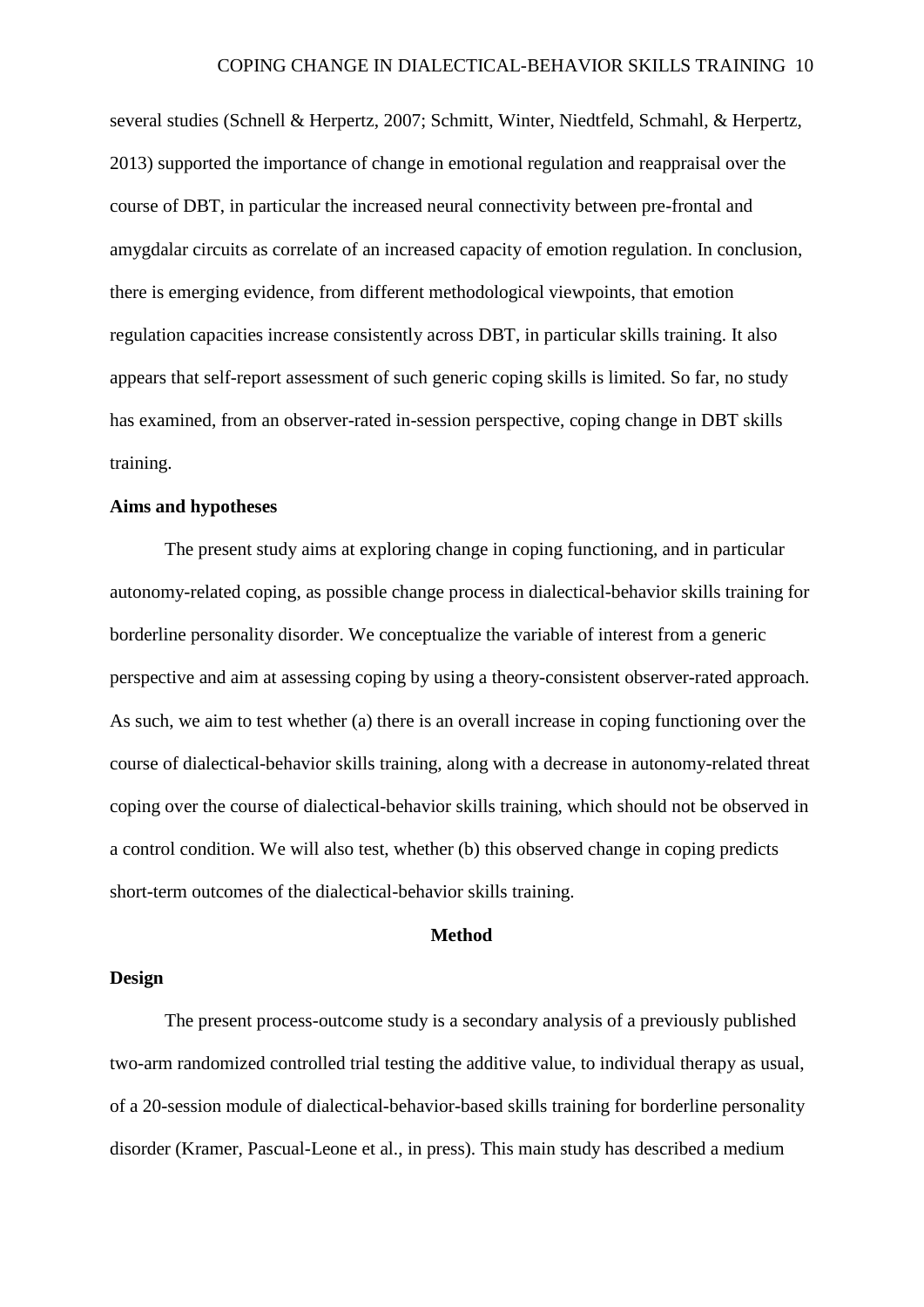between-group effect size  $(d = .48)$  for the added skills group for decrease in general problems, between intake and discharge. The original study took place at a European University Outpatient Clinic; recruitement was completed after 3 years. Inclusion criteria were the presence of BPD and over 18 years of age; patients with psychotic disorder and mental retardation, and those who had had DBT before, were excluded from the main study (see Kramer, Pascual-Leone et al., in press). The present process-outcome analysis included the completers from the initial study.

#### **Sample**

A total of  $N = 31$  outpatients presenting Borderline Personality Disorder (BPD) were included in the present process-outcome study. Twenty-seven (87%) were female, there were 4 males; the patients had a mean age of 34.5 years (SD = 9.6; ranging from 21 to 55). All patients were French-speaking and had a DSM-IV (APA, 1994) diagnosis of BPD, as diagnosed by the Structured Clinical Interview for DSM-IV (SCID-II; First, Spitzer, Williams, & Gibbons, 2004). All additional diagnostic information with regard to this completer sample may be found in Table 2. The patients did not differ on any variable, measured at intake. All participants gave written informed consent for data to be used for publication. The study was approved by the Research Ethics Board of the institution involved.

### **Treatments**

The present process-outcome study taking place within an add-on design, the treatment as usual (TAU) condition involved individual treatment for both conditions. These individual treatments were administered according to clinical judgment and in keeping with regular practice. They encompassed psychodynamic, cognitive-behavioral and psychiatric treatments (for distributions and more details, see Kramer, Pascual-Leone et al., in press). The individual treatments were delivered by psychiatrists, psychologists and nurses.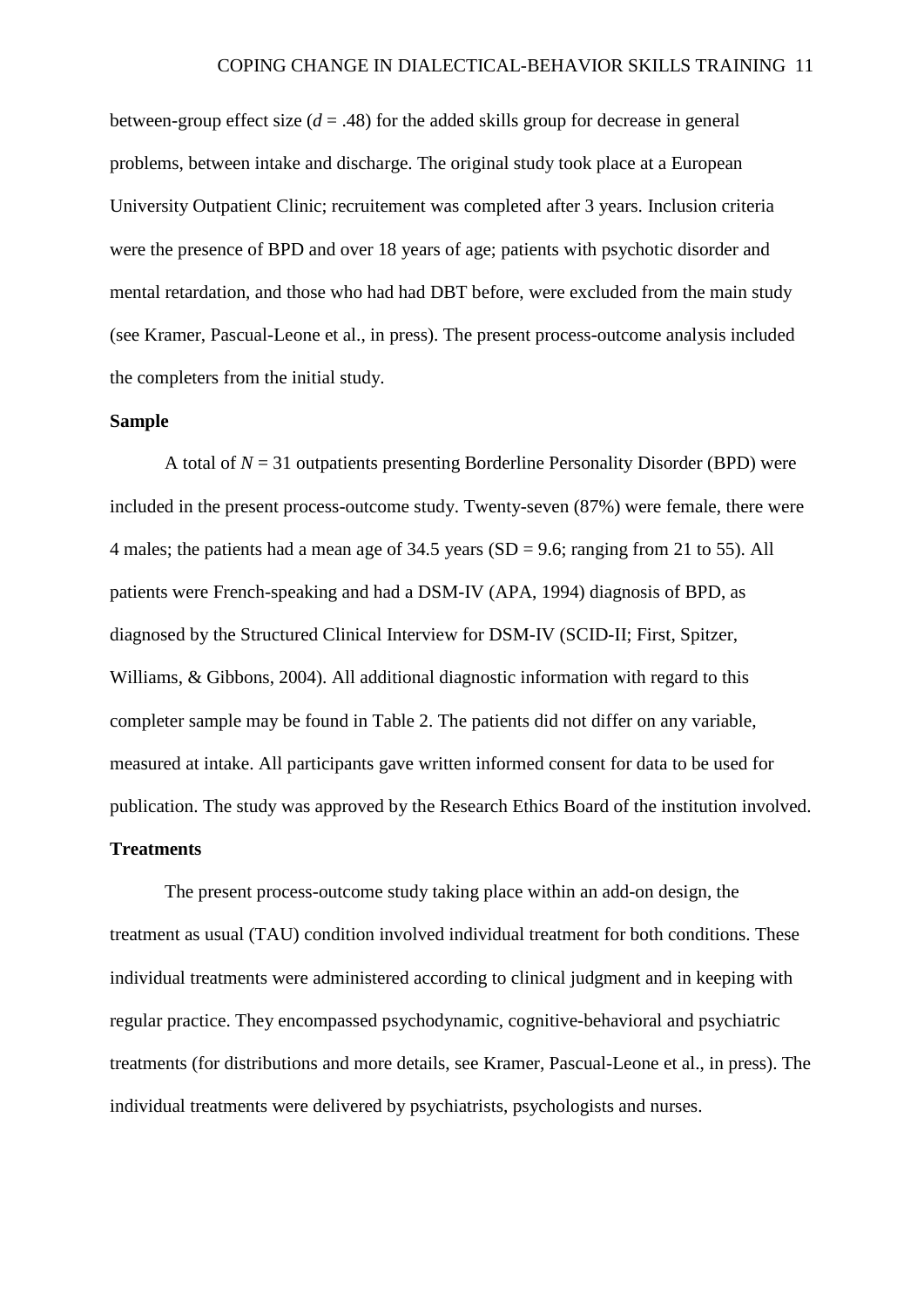The add-on component was a dialectical-behavior-based skills training (SKILLS) for specifically enhancing emotion regulation and the use of coping skills in patients with BPD. The treatment took place during a total of 20 once-weekly 90-minute sessions. This short version of skills training is based on DBT principles (Linehan, 1993a/b; Page & Kramer, 2011) and followed a manual (Page, 2010). The following coping skills were taught: a) Mindfulness, b) Emotion regulation, c) Interpersonal effectiveness, d) Distress tolerance.

#### **Instruments**

*Outcome Questionnaire-45.2* (OQ-45; Lambert, et al., 1996). This self-report questionnaire encompasses 45 items addressing three main domains of distress: level of distress, interpersonal relations and social role. In this study, the general sum score computed from the three sub-scores was used. A Likert-type scale is used to assess the items, from 0 (never) to 4 (almost all the time). The validation coefficients of the original English version are satisfactory, in particular for internal consistency and sensitivity to change over psychotherapeutic treatment (Vermeersch, Lambert, & Burlingame, 2000). Cronbach's alpha for this BPD sample was .95.

*Borderline Symptom List* (BSL-23; Bohus et al., 2009). This self-report questionnaire assesses specific borderline symptomatology using 23 items (see the more extensive BSL-95; Bohus et al., 2007). Excellent psychometric propreties were found for the short version (Bohus et al., 2009). The items are assessed using a Likert-type scale ranging from 0 (absent) to 4 (clearly present); an overall mean score is computed. A French translation (Page, Kramer, & Berthoud, 2010; unpublished) was performed and approved by the authors of the scale. Cronbach's alpha for the current sample was  $\alpha = .89$ .

*Coping Action Patterns Rating Scales (CAP; Perry, Drapeau, & Dunkley, 2005; French translation and validation by Kramer & Drapeau, 2011*)*.* The CAP is an observerrating system assessing coping processes based on interview-transcripts. It is based on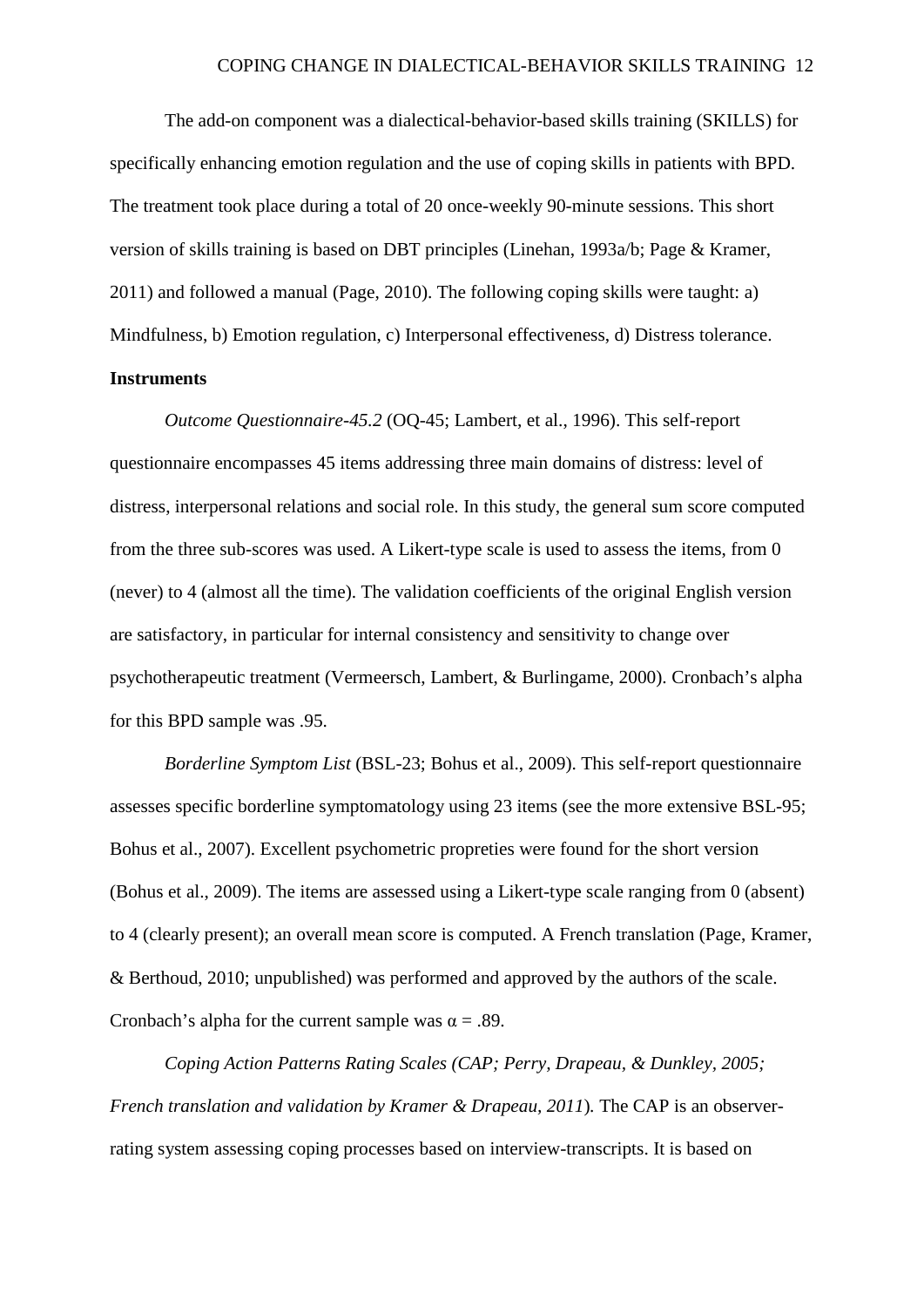Skinner, Edge, Altman, and Sherwood's (2003) hierarchical conception of the structure of coping and encompasses 12 categories of coping, nested within three general domains: competence, relatedness and autonomy (see Introduction section). Based on Skinner et al. (2003), an Overall Coping Functioning (OCF) score can be computed (relative frequency of challenge-coping). Empirical validation has been presented by D'Iuso et al. (2009) for the original English version and by Kramer (2010/a), Kramer and Drapeau (2011; Kramer, de Roten, & Drapeau, 2011) and Kramer et al. (2009, 2013) for the French version used in this study. For the current study, reliability coefficients on 10 ratings from a total of 62 (16%) of the ratings were established among trained raters and yielded satisfactory results in terms of intra-class correlation coefficients (2, 1; Shrout & Fleiss, 1979**)** varying between .57 and .95  $(M = .84; SD = .11)$ . These coefficients have been established on coping as the unit of analysis (12 categories).

#### **Procedure**

In addition to outcome assessment taking place at intake and discharge for all patients, all patients participated in two (individual) dynamic assessment interviews (Perry, Fowler, & Semeniuk, 2005) lasting 50 minutes, one after session 1 of the skills group and a second one before session 20 of the skills group. This was true for both conditions, a) skills group and b) control condition. Dynamic Interview (DI) as a research tool has been developed from clinical practice of psychodynamic psychotherapy; thus, the context of DI was comparable to the context of an intake psychotherapy interview. The focus of the DI is the «patient's life in general» and five tasks of the interviewer compose a high quality DI: (1) Setting the interview frame: work-enhancing strategies; (2) Offering support: questions, support strategies, associations; (3) Affect exploration: questions, reflections, clarifications, defense interpretations; (4) Trial interpretations: defense and transference interpretations and (5)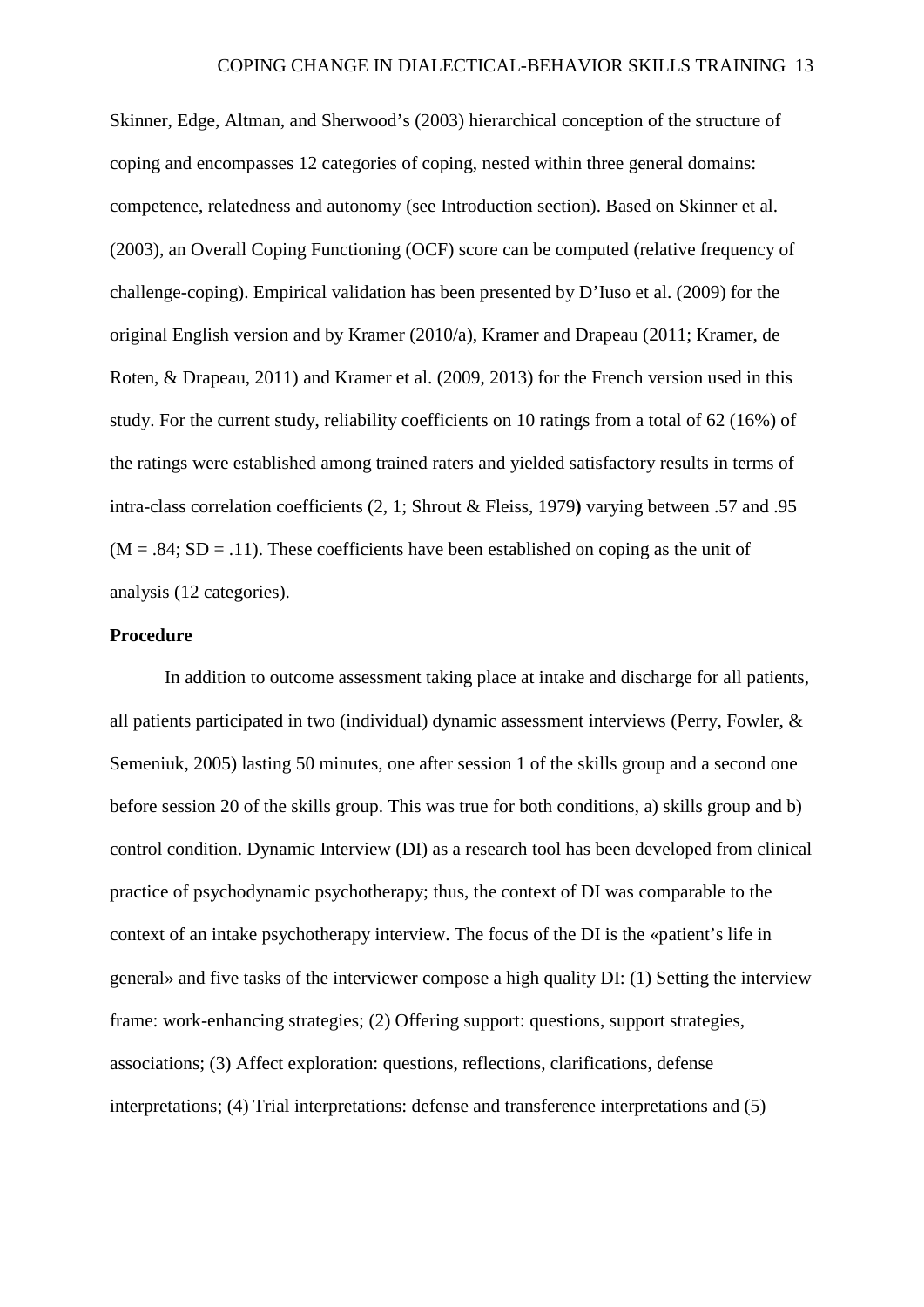Formulating a synthesis. The patients were given the outcome questionnaires at the end of the interview and were asked to fill them in and send them back within two days.

All dynamic interviews were video-recorded and transcribed, according to the method defined by Mergenthaler and Stigler (1997). Ratings used these transcripts as a basis and were done by four Master's-Level students in clinical psychology, along with other trained raters.

#### **Data Analytic Strategy**

For the preliminary analyses aiming at testing the equivalence of all coping variables between the two groups, a series of independent *t*-tests were conducted. Not all variables examined had comparable variance in both groups, so *t*-tests were privileged on this level of analysis. We conducted these analyses on the completer sample  $(N = 31)$ .

Univariate and multivariate statistics were carried out to test our first hypothesis assuming increase in overall coping functioning and decrease in autonomy-related coping where the stress is appraised as threat, both associated with DBT. The between-group effect on overall coping functioning (OCF) was tested using a univariate linear model, the betweengroup effect of all six sub-scales (including autonomy-coping facing threat) was tested simultaneously using a MANOVA. These data analyses were selected based on their parsimonious use of power, in the context of a small sample size.

In order to test the second hypothesis stating that coping change predicts outcome, two independent linear regression analyses were conducted, predicting a) change on OQ-45, then b) change on BSL.

#### **Results**

As preliminary analysis, we needed to demonstrate equivalence between both groups for all coping indices used in the present study. Our *t*-test revealed no between-group difference with regard to OCF at intake  $(t(1, 29) = 1.31, p = .20)$ . This was also true for all six sub-scales of the CAP (stress appraised as challenge: competence:  $t(1, 29) = 0.04$ ,  $p = 97$ ;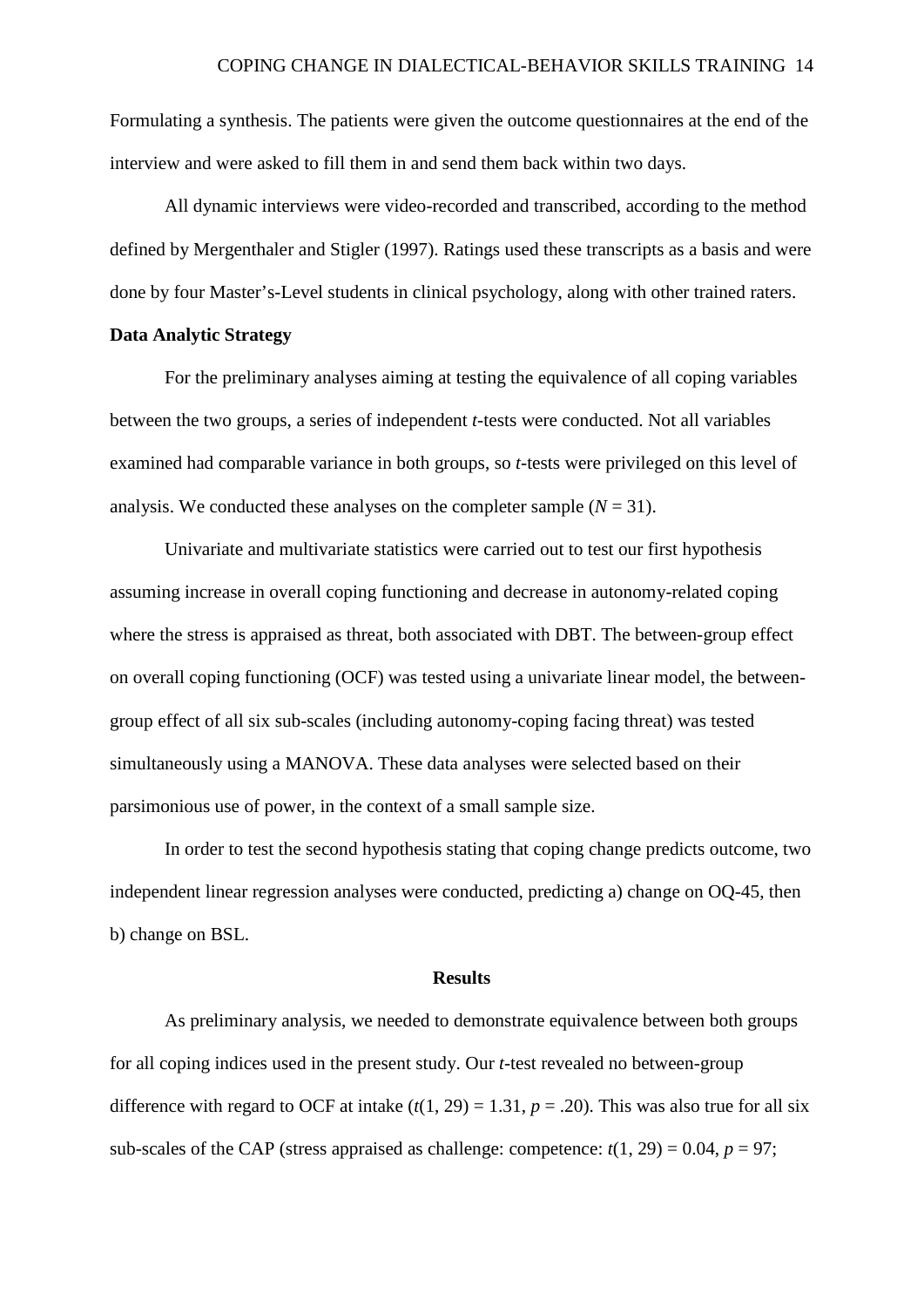resources:  $t(1, 29) = 0.88$ ,  $p = .39$ ; autonomy:  $t(1,29) = 1.14$ ,  $p = 27$ ; stress appraised as threat: competence:  $t(1, 29) = -0.37$ ,  $p = .72$ ; resources:  $t(1, 29) = -0.09$ ,  $p = .93$ ; autonomy:  $t(1.29) =$  $-1.52$ ,  $p = 14$ ). In addition, we tested a number of intake variables with regard to betweengroup differences (see Table 2; socio-demographic variables, psychopathological variables, and the variables related to level of symptoms measured by the OQ-45 and the BSL at intake). Therefore, we can conclude that there are no differences between the groups at intake with regard to their coping functioning and relevant psychopathology.

As further preliminary analyses of the present process-outcome study, we needed to demonstrate symptom change between intake and discharge. For OQ-45, this was demonstrated by the completer analysis published by Kramer, Pascual-Leone et al. (in press) where the condition had an adding effect on the decrease in the problems reported on the OQ-45. For change in BSL, we conducted a paired sample *t*-test on the completers included in the present study  $(N = 31)$  using the delta score of BSL between pre- and post-therapy. We found an overall pre-post decrease in borderline symptoms  $(t(1, 30) = 1.65; p = .05, d = .35)$ . The condition did not have a significant effect on this change  $(t(1, 29) = 0.80, p = .53)$ , yet with a small between-group effect for the borderline symptom decrease favoring SKILLS  $(d = .23)$ .

#### **Change of coping in dialectical-behavior skills training**

Univariate statistics revealed a between-group difference on OCF when we compared the change score (i.e., OCF at discharge – OCF at intake): Patients who received the SKILLS component presented with an increase in overall coping functioning, compared to TAU patients whose OCF remained stable. As shown in Table 3, multivariate statistics corroborated the overall effect favoring coping change associated with SKILLS. In addition, when examining each sub-scale separately, we found two effects: (a) patients undergoing SKILLS increased the frequency of their coping facing a stress appraised as challenge (i.e., adaptive coping) in the domain of relatedness (i.e., more self-reliance and more support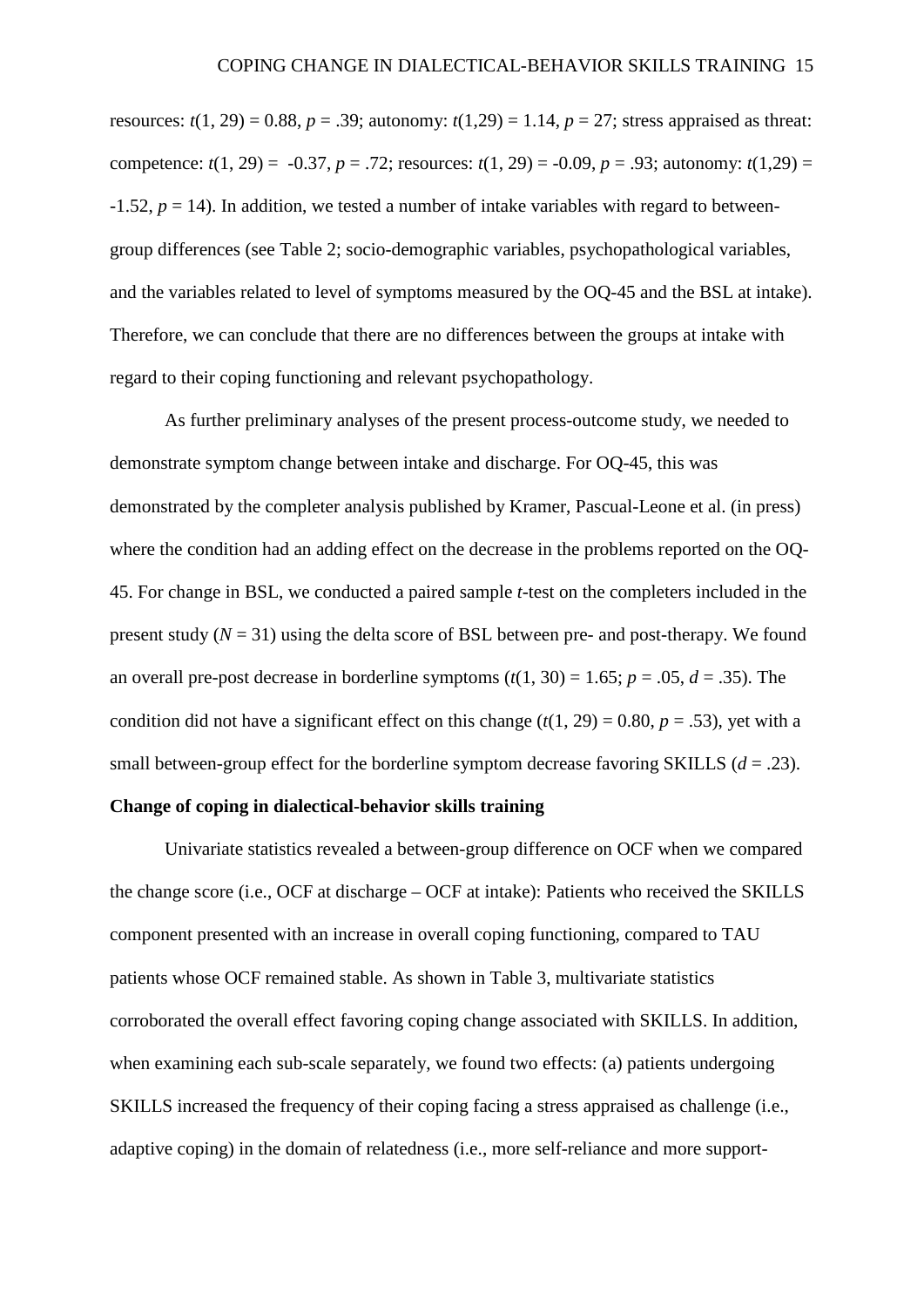seeking coping), compared to TAU patients, and (b) patients undergoing SKILLS decreased the frequency of their coping facing a stress appraised as threat (i.e., non-adaptive coping) in the domain of autonomy (i.e., less submissive and opposition coping), compared to TAU patients. The latter effect was specifically predicted by our first hypothesis.

# **Predictive value of coping change for symptom change in dialectical-behavior skills training**

A series of regression analyses predicting two types of outcome (general distress and specific borderline symptomatology) were conducted on the OCF, as well as the two variables which were associated with SKILLS and yielded the following picture. OCF change was introduced in two separate regression analyses, the first to predict OQ-45 change ( $\beta$  = -.61,  $t(1) = -4.14$ ,  $p = .00+$ ) and the second to predict BSL change ( $\beta = -.39$ ,  $t(1) = -2.31$ ,  $p = .03$ ). OCF change predicted alone 37.2% of OQ-45 change and, separately, 15.5% of BSL change.

When analyzing the change on the two relevant sub-scales, relatedness coping where the stress is appraised as challenge (i.e., adaptive) and autonomy coping where the stress is appraised as threat (i.e., non-adaptive), we found the following picture. Change in OQ-45 was significantly predicted by the increase in challenge-relatedness coping (i.e., self-reliance and support seeking;  $\beta = -.50$ ,  $t(1) = -3.23$ ,  $p = .00+$ ) and marginally by the decrease in threatautonomy coping (i.e., submission and opposition;  $β = .28, t(1) = 1.82, p = .08$ ), together explaining 32.3% of the variance of symptom change. However, change in BSL was not significantly predicted by the increase in challenge-resource coping (i.e., self-reliance and support seeking;  $\beta = -.05$ ,  $t(1) = -.29$ ,  $p = .77$ ) and by the decrease in threat-autonomy coping (i.e., submission and opposition; ;  $\beta$  = .12,  $t(1)$  = .66,  $p = .52$ ), together explaining merely 2% of the variance of the specific borderline symptom change.

#### **Discussion**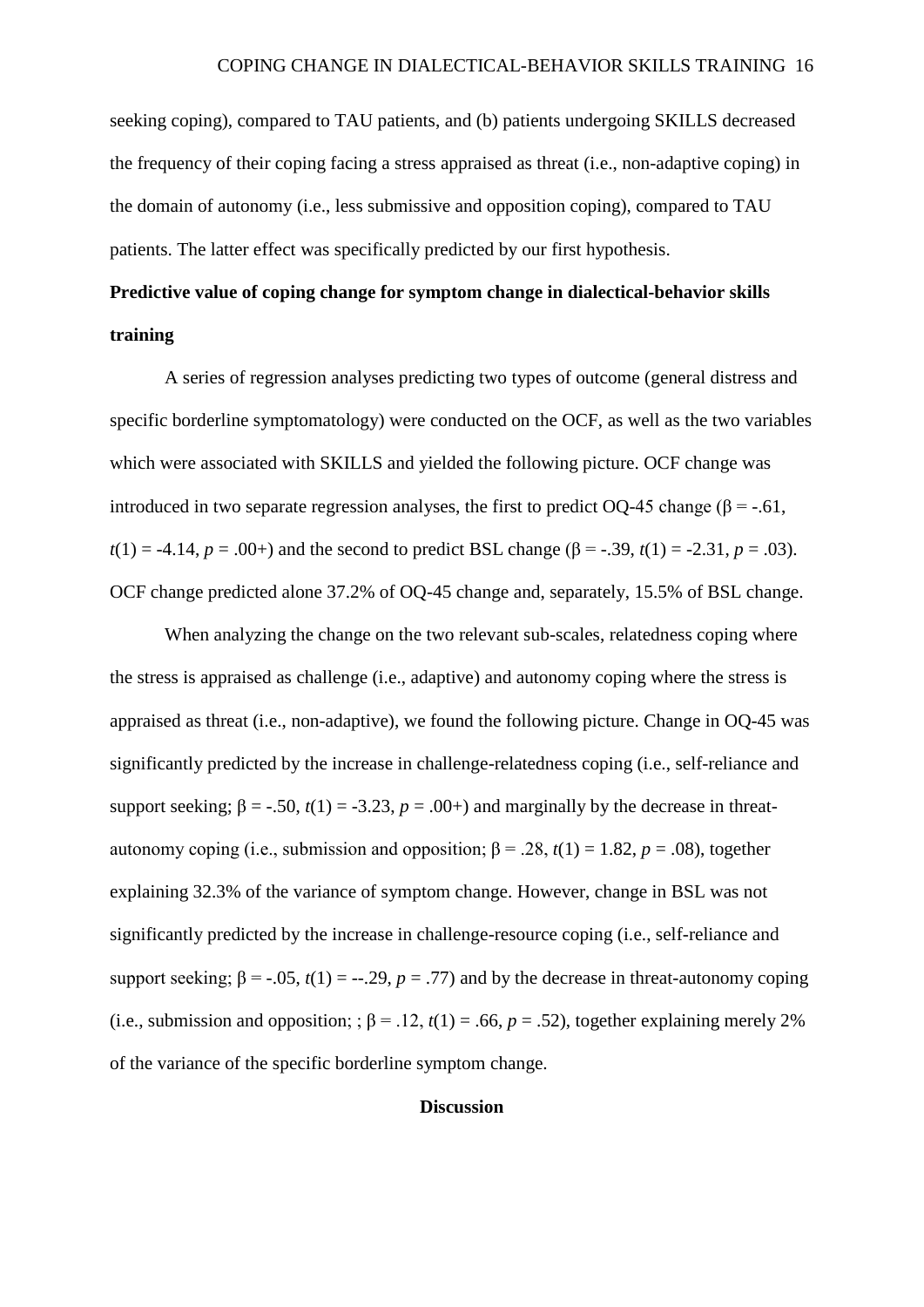The present study indicates that dialectical-behavior skills training for patients with borderline personality disorder has an impact on several generic dimensions of coping, as assessed by observer-rated methodology. Despite the small sample size associated with the present study, our results tend to confirm the central hypothesis and put into a larger context the results found by Neacsiu and colleagues (2010) who have demonstrated that DBT-specific coping skills changed across DBT, by using self-report methods to measure coping skills.

#### **Towards effective relatedness coping**

Our study has shown that overall coping functioning increased under DBT skills training, along with specific coping capacities related with support seeking and self-reliance, both of which presumably involve a stress appraised as challenge within the domain of interand intra-personal relatedness. What is more, as predicted by the hypothesis, we observed a decrease in patients undergoing DBT skills training of the specific coping strategies of submission and opposition, both of which presumably involve a stress appraised as threat to autonomy needs. Increase in self-reliance coping – with behavioral components such as selfassertion and taking responsibility – may be interpreted as behavioral correlate of what Kramer, Pascual-Leone and colleagues (in press) described in the same sample as assertive anger. As such, the specific emotion of assertive anger might influence the choice of behavioral coping with stress: it may entail a structured outreach for help or standing up for one's healthy needs. What is more, the patient's increase in such effective relatedness coping seems to drive the decrease in general distress after the short-term skills training. Should this effect be found in larger samples, it would show the centrality of relatedness coping for the initial rehabilitation and treatment effectiveness facing patients with BPD. When facing adversity, learning how to effectively reach out for structured help and self-assert seems a central task early in therapy and it remains to be shown what the long-term effects of such coping changes are.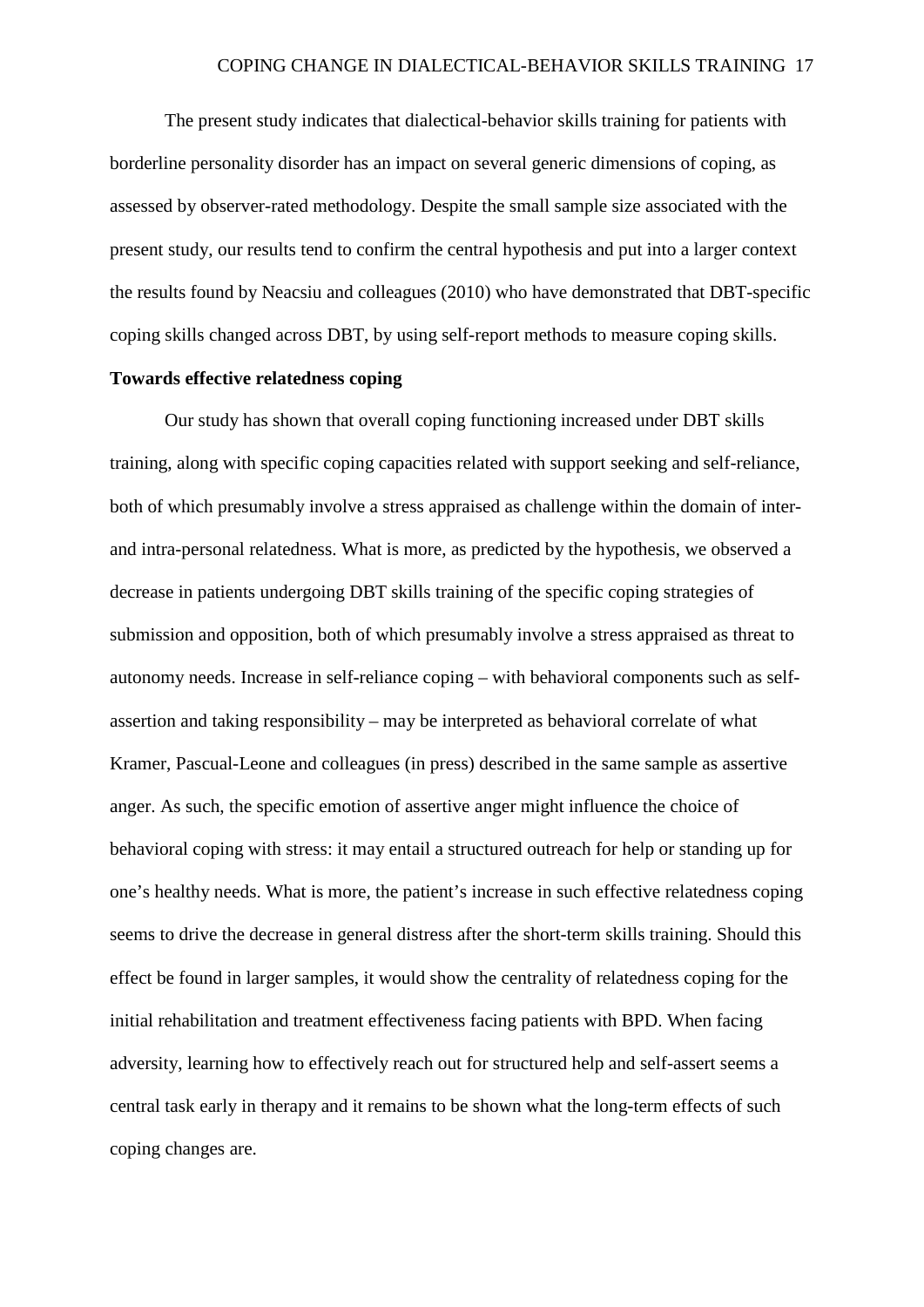As assertive behaviors tend to increase when patients with BPD learn the DBT skills, problematic and unproductive coping strategies lessen: submissive and oppositional behaviors decrease. In a cross-sectional study using the same observer-rated methodology, Kramer (2014) found that this type of unproductive coping (i.e., submission and opposition) was related with the intensity of the specific borderline symptoms. Therefore, it was a sensible hypothesis to assume that in addition, the decrease in opposition and submission – the domain of autonomy coping – would predict decrease in the specific borderline symptoms in the context of dialectical-behavior skills training. This assumption did only held true on a marginally significant level. Autonomy coping where the stress is appraised as threat, tended to predict symptom decrease. Such an effect on outcome was more convincingly shown for the increase in challenge-coping in the domain of relatedness.

Increase in use of one's and other's resources to cope with the stress (i.e., relatedness coping according to Skinner et al., 2003) predicted the decrease in general psychological distress between intake and discharge, but not the change in borderline symptoms. In the context of this 4-month version of DBT skills training, psychological distress might respond quicker to the techniques offered, whereas longer-term treatments might be needed to tackle the intensity of BPD symptomatology. Comparable and yet statistically significant effects were found as a result of a three-month DBT program on the change on the short version of the Borderline Symptom List (Bohus et al. 2009).

#### **Clinical implications**

Our results bear several clinical implications. It seems important for a therapist to learn to identify in a comprehensive way the patient's coping capacities and styles. Such a competence may be acquired by using the coding system we have used in the present study (Kramer, de Roten & Drapeau, 2011). For clinicians who might not have the time to learn a comprehensive coding system, it might be helpful to pay attention to specific coping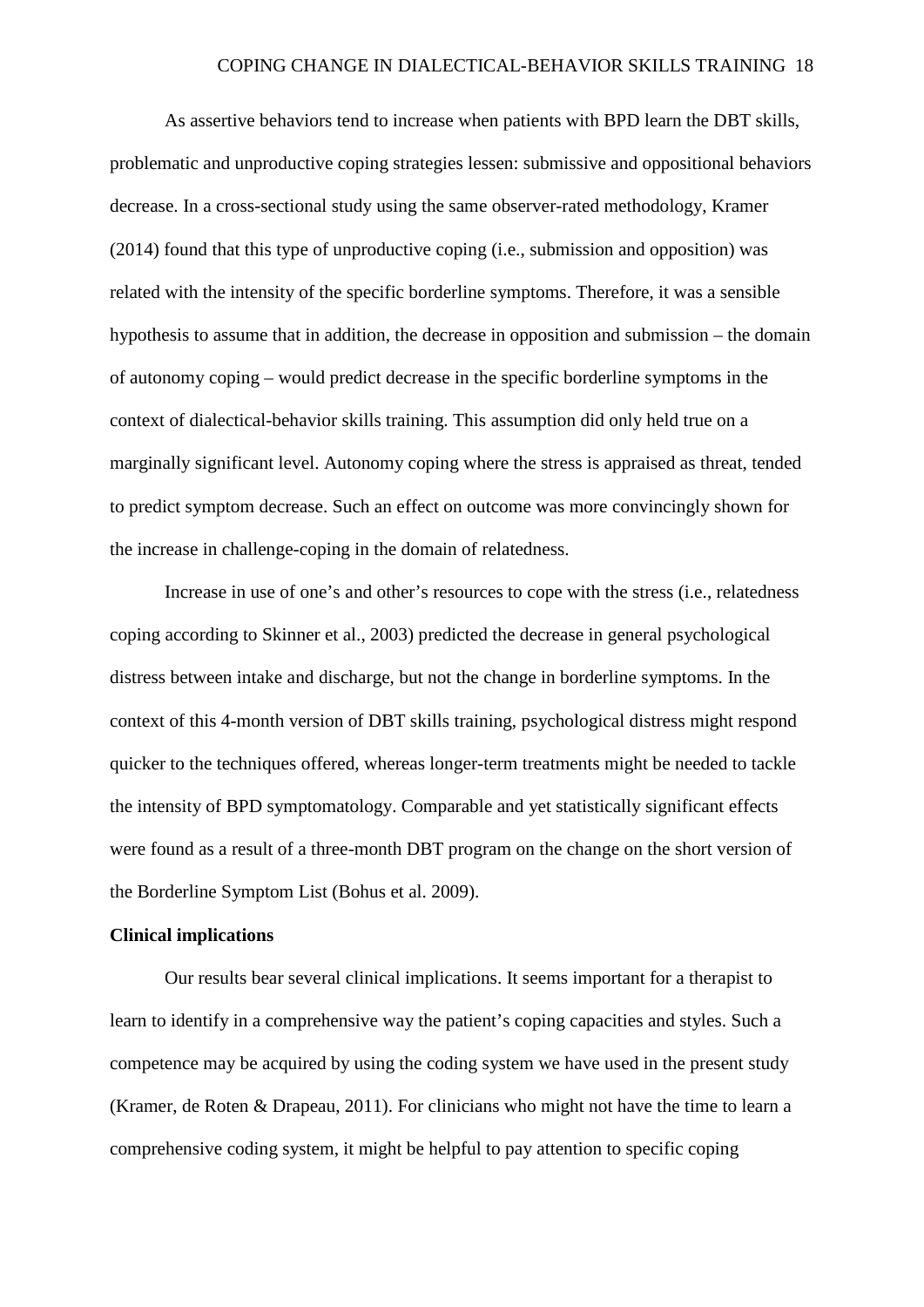behaviors in the session. For example, facing a patient with BPD, a clinician may specifically foster effective relatedness coping, by implementing assertiveness trainings or by suggesting to patients strategies on how to ask more effectively for support in stressful situations. In reverse, it is wise for a clinician to monitor the evolution of ineffective coping related to autonomy issues, in particular opposition coping. These may involve the expression of hatred towards another person, the accusation of someone else of facts that were unrelated with this person and the repetitive venting on emotional issues. Should this type of coping not decrease during the first sessions of skills training, as demonstrated here, the therapist should check if his/her therapy is sufficiently effective and maybe offer additional – individual – sessions to micro-analyze specific interpersonal situations where the patient has engaged in opposition coping, e.g., by using chain analyses.This strategy may help to gain a detailed understanding of how a particular patient deals with underlying autonomy issues. Such detailed analyses might help to develop alternative – more effective – behaviors in the patient to cope with the stress.

#### **Limitations and perspectives**

The present sample presented with limited power, however, the data analytic strategy was adapted to this situation by selecting specific statistical tests and by limiting the number of tests. These conditions did not enable us to conduct a formal mediation analysis on the role of coping change for the therapy's effectiveness. Also, gender was shown to be a central moderating variable of the link between BPD and externalizing coping (Mancke et al., 2015), therefore, we need to acknowledge that gender was not controlled for in the present study and should be in further studies, where power allows it. It is unclear which of the actual therapist interventions may have fostered, or hindered, the observed coping changes. A more detailed in-session analysis may help here. Also, the design of the study did not allow to formally control for the additional time and attention given to the experimental group (with SKILLS).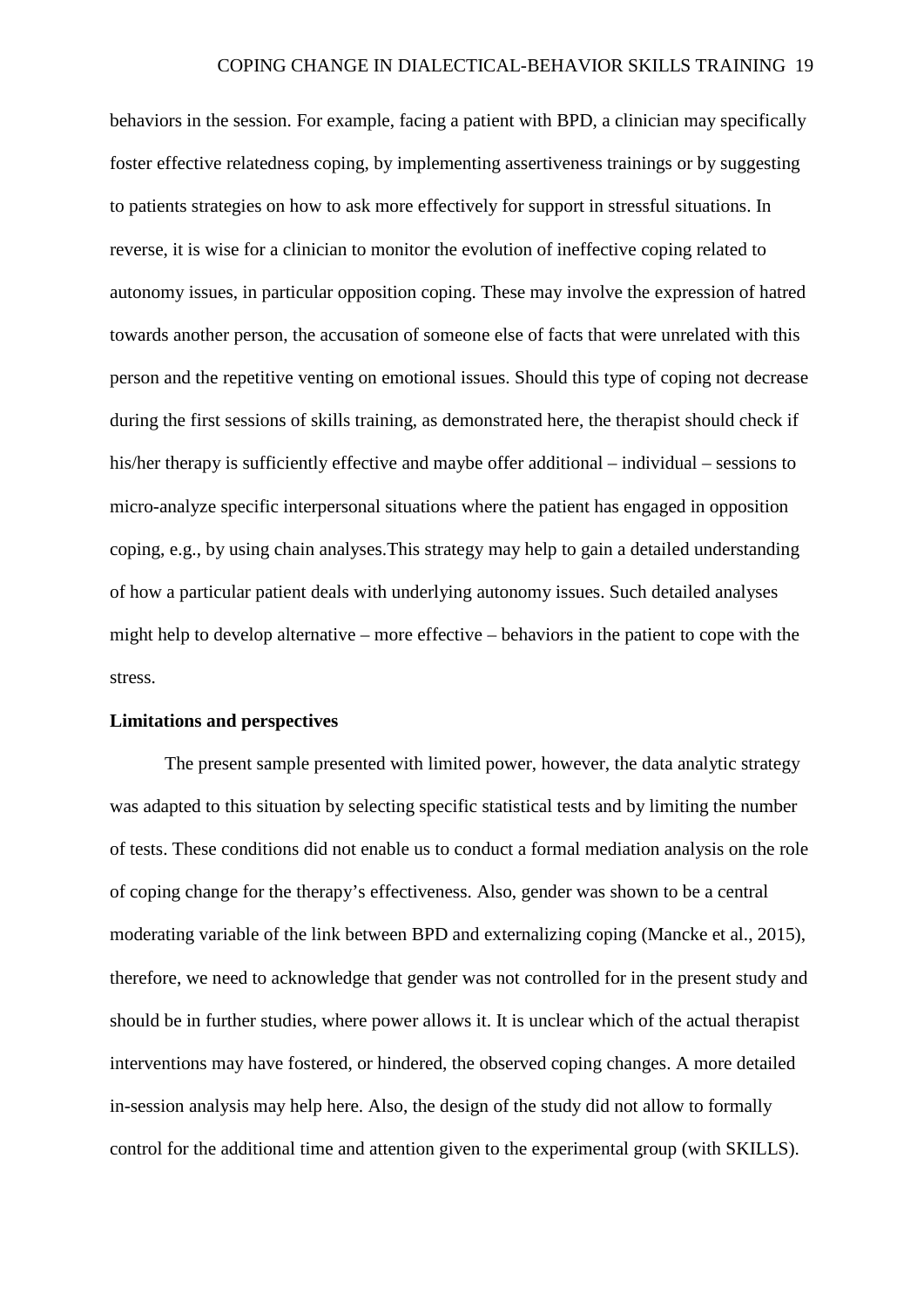Therefore, we need to acknowledge that parts of the effect might be related to this additional attention given to SKILLS. Formal adherence was not demonstrated in the original study, which was discussed by Kramer and colleagues (in press). We did not include follow-up data points in the present process-outcome analysis.

Despite the formal limitations, the present study has underlined the central importance of coping change in dialectical-behavior skills training, as conducted in a European University outpatient clinic setting. In addition to a general increase in coping functioning for the patients who underwent the skills training (vs the ones who did not receive the skills training), we conclude that there is an increase in effective relatedness coping and a decrease in ineffective coping related to autonomy needs. In particular the increase in effective coping was systematically associated with outcome. Skills training not only has an effect on *specific* DBT skills – as demonstrated by Neacsiu and colleagues (2010), but also on the individual's general and comprehensive coping capacities, as observed in the therapy session by independent observers. The present research calls for more studies on potential moderators in the link between BPD and coping: gender, age, level of symptoms and quality of (meta-) cognition at intake, process characteristics such as the therapeutic alliance, and treatment type are potential candidates. Irrespective of these influential variables, we may speculate that coping change may be part of a generic change process which takes place in effective psychotherapy. Humans tend to reach equilibrated emotional states and try to maintain a homeostasis over time (Cramer, 1998). One path to reach such an equilibrated state is starting to be better understood and described for patients presenting with BPD.

#### **References**

American Psychiatric Association (1994). *Diagnostic and Statistical Manual of Mental Disorders (4th Edition).* Washington, D. C.: Author.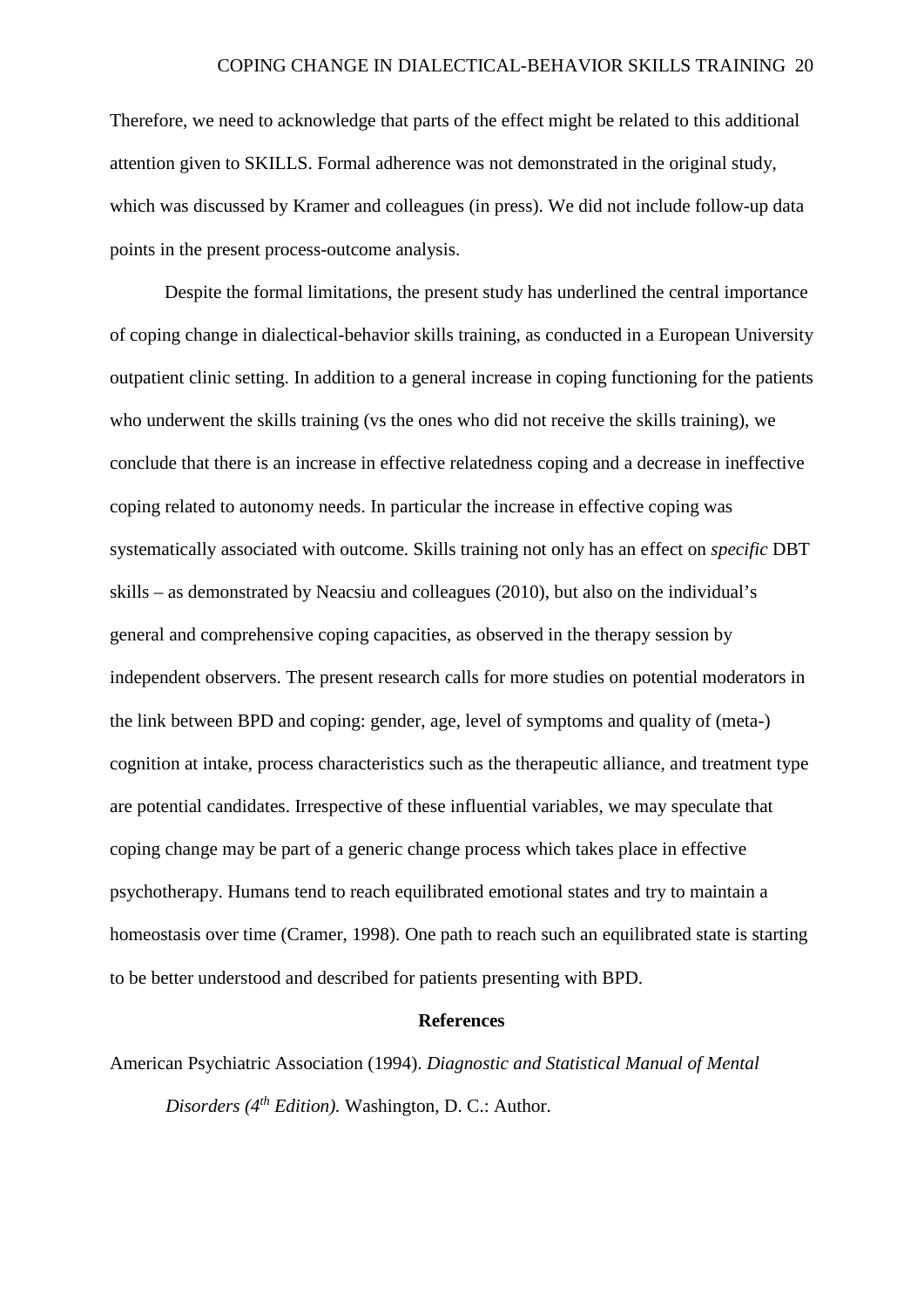- Beutler, L. E., & Clarkin, J. F. (1990). *Systematic treatment selection: Toward targeted therapeutic interventions.* New York: Brunner/Mazel.
- Beutler, L. E., Harwood, T. M., Kimpara, S., Verdirame, D., & Blau, K: (2011). Coping Style. *Journal of Clinical Psychology: In Session, 67*(2), 176-183. Doi: 10.1002/jclp.20752

Bohus, M. (2002). *Borderline-Störung[Borderline-Disorder].* Göttingen: Hogrefe.

- Bohus, M. (2011). Dialektisch-Behaviorale Therapie für Borderline-Störungen[Dialecticalbehavior therapy for borderline personality disorder]. In B. Dulz, S. C. Herpertz, O. F. Kernberg, & U. Sachsse (Eds). *Handbuch der Borderline-Störungen* (pp. 619-639). Stuttgart: Schattauer Verlag.
- Bohus, M., Falkai, P., & Herpertz, S. C. (2012). Modulare Psychotherapie Rationale und Grundprinzipien[Modular Psychotherapy – Rationale and Principles]. *Die Psychiatrie, 2*(12), 89-99.
- Bohus, M., Kleindienst, N., Limberger, M. F., Stieglitz, R. D., Domsalla, M., Chapman, A. L., Steil, R., Philipsen, A., & Wolf, M. (2009). The short version of the borderline symptom list (BSL-23): development and initial data on psychometric properties. *Psychopathology, 42*, 32-39.
- Bohus, M., Limberger, M. F., Frank, U., Chapman, A., Kühler, T., & Stieglitz, R. D. (2007). Psychometric properties of the borderline symptom list (BSL). *Psychopathology, 40,* 126-132.
- Cramer, P. (1998). Coping and Defense Mechanisms: What's the Difference? *Journal of Personality, 66*(6), 919-946.
- D'Iuso, E., Blake, E., Fitzpatrick, M., & Drapeau, M. (2009). Cognitive Errors, Coping Patterns, and the Therapeutic Alliance: A Pilot Study of In-session Process. *Counselling and Psychotherapy Research, 9*(2), 108-114.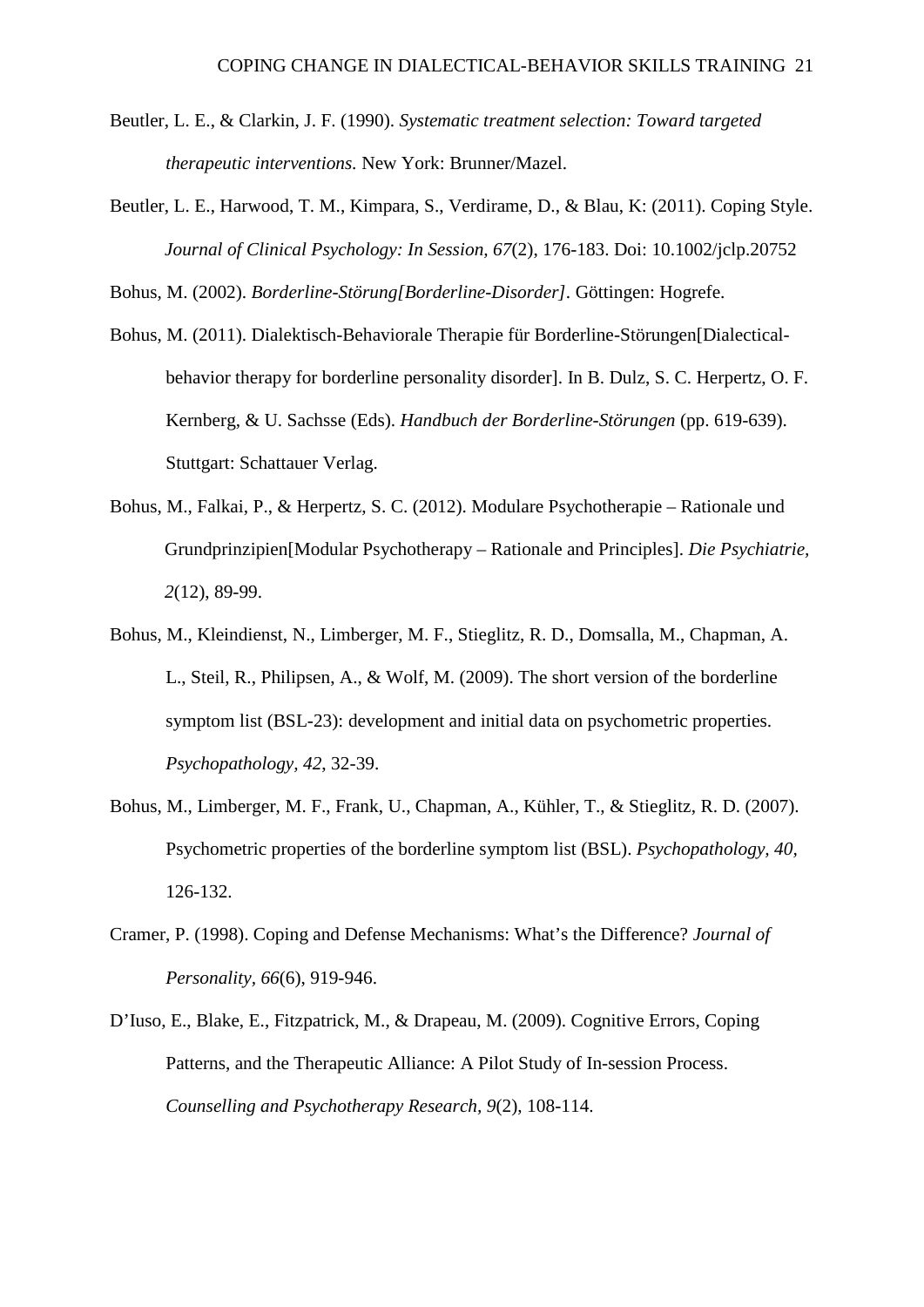- Dougherty, D. M., Bjork, J. M., Huckabee, H. C. G., Moeller, F. G., & Swann, A. C. (1999). Laboratory Measures of Aggression and Impulsivity in Women with Borderline Personality Disorder. *Psychiatry Research, 85*, 315-326.
- First, M. B., Spitzer, R. L., Williams, J. B. W., & Gibbons, M. (2004). *Structured Clinical Interview for DSM-IV*. New York: Biometrics Research Dpt.
- Fleishman, J. A. (1984). Personality characteristics and coping patterns. *Journal of Health and Social Behavior, 25*, 229-244.
- Gross, J. J. (2001). Emotion Regulation in Adulthood: Timing is Everything. *Current Directions in Psychological Science, 10,* 214-219.
- Gunderson, J. G., & Links, P.S. (2008). *Borderline Personality Disorder: A Clinical Guide.* Washington, D. C.: American Psychiatric Publishing Inc.
- Harley, R. M., Baity, M. R., Blais, M. A., & Jacobo, M. C. (2007). Use of dialectical behavior therapy skills training for borderline personality disorder in a naturalistic setting. *Psychotherapy Research, 17*(3), 351-358.
- Herpertz, S. C. (2011). Affektregulation und ihre neurobiologischen Grundlagen [Affect regulation and its neurobiological underpinnings]. In B. Dulz, S. C. Herpertz, O. F. Kernberg, & U. Sachsse (Eds.), *Handbuch der Borderline-Störungen* (pp. 75-85). Stuttgart: Schattauer.
- Herpertz, S. C. (2013). The social-cognitive basis of personality disorders: Commentary on the special issue. *Journal of Personality Disorders, 27*(1), 113-124.
- Kazdin, A. E. (2009). Understanding how and why psychotherapy leads to change. *Psychotherapy Research, 19*(4-5), 418-428.
- Kramer, U. (2010/a). Defense and Coping in Bipolar Affective Disorder: Stability and Change of Adaptational Processes. *British Journal of Clinical Psychology, 49*, 291-306.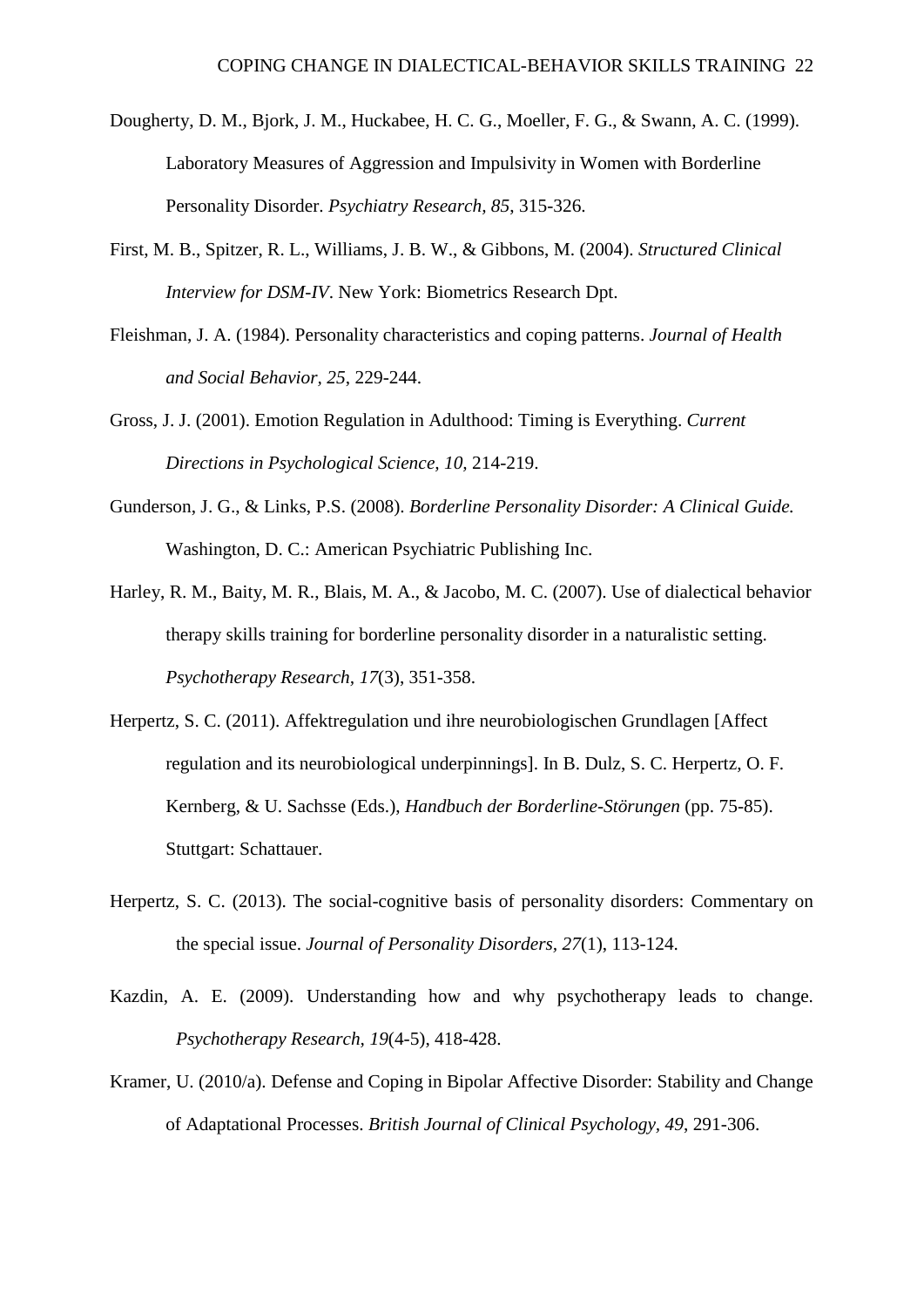- Kramer, U. (2010/b). Coping and Defense Mechanisms: What's the difference? Second Act. *Psychology and Psychotherapy: Theory, Research, and Practice, 83,* 207-221.
- Kramer, U. (2014). Observer-rated coping associated with Borderline Personality Disorder: An exploratory study. *Clinical Psychology and Psychotherapy, 21*(3), 242-251. Doi: 10.1002/cpp.1832.
- Kramer, U., de Roten, Y., & Drapeau, M. (2011). Training effects with the observer-rated Cognitive Errors and the Coping Action Patterns scales. *Swiss Journal of Psychology, 70*(1), 41-46.
- Kramer, U., de Roten, Y., Drapeau, M., & Despland, J.-N. (2013). Change in Cognitive Errors and Coping Patterns over the Course of Brief Psychodynamic Psychotherapy. *Journal of Clinical Psychology, 69*(7), 727-736*.* Doi: 10.1002/jclp.21931.
- Kramer, U., & Drapeau, M. (2011). Etude de validation de la version française des échelles de codage du coping et des erreurs cognitives (CE-CAP) sur une population non-clinique [Validation study of the French version of the observer-rated scales Coping Action Patterns and Cognitive Errors (CE-CAP) on a non-clinical population]*. Annales Médico-Psychologiques, 196,* 523-527. DOI : 10.1016/j.amp.2009.07.017
- Kramer, U., Drapeau, M., Khazaal, Y., & Bodenmann, G. (2009). Coping Specificities in Bipolar Affective Disorder: Relation with Symptoms, Symptom Evolution and Therapeutic Alliance. *German Journal of Psychiatry, 12*(1), 19-27.
- Kramer, U., Pascual-Leone, A., Berthoud, L., de Roten, Y., Marquet, P., Kolly, S., Despland, J.-N., & Page, D. (in press). Assertive anger mediates effects of dialectical behaviorinformed skills training for borderline personality disorder: a randomized controlled trial. *Clinical Psychology and Psychotherapy*. Doi: 0.1002/cpp.1956
- Kremers, I. P., Spinhoven, P., Van der Does, A. J. W., & Van Dyck, R. (2006). Social Problem Solving, Autobiographical Memory and Future Specificity in Outpatients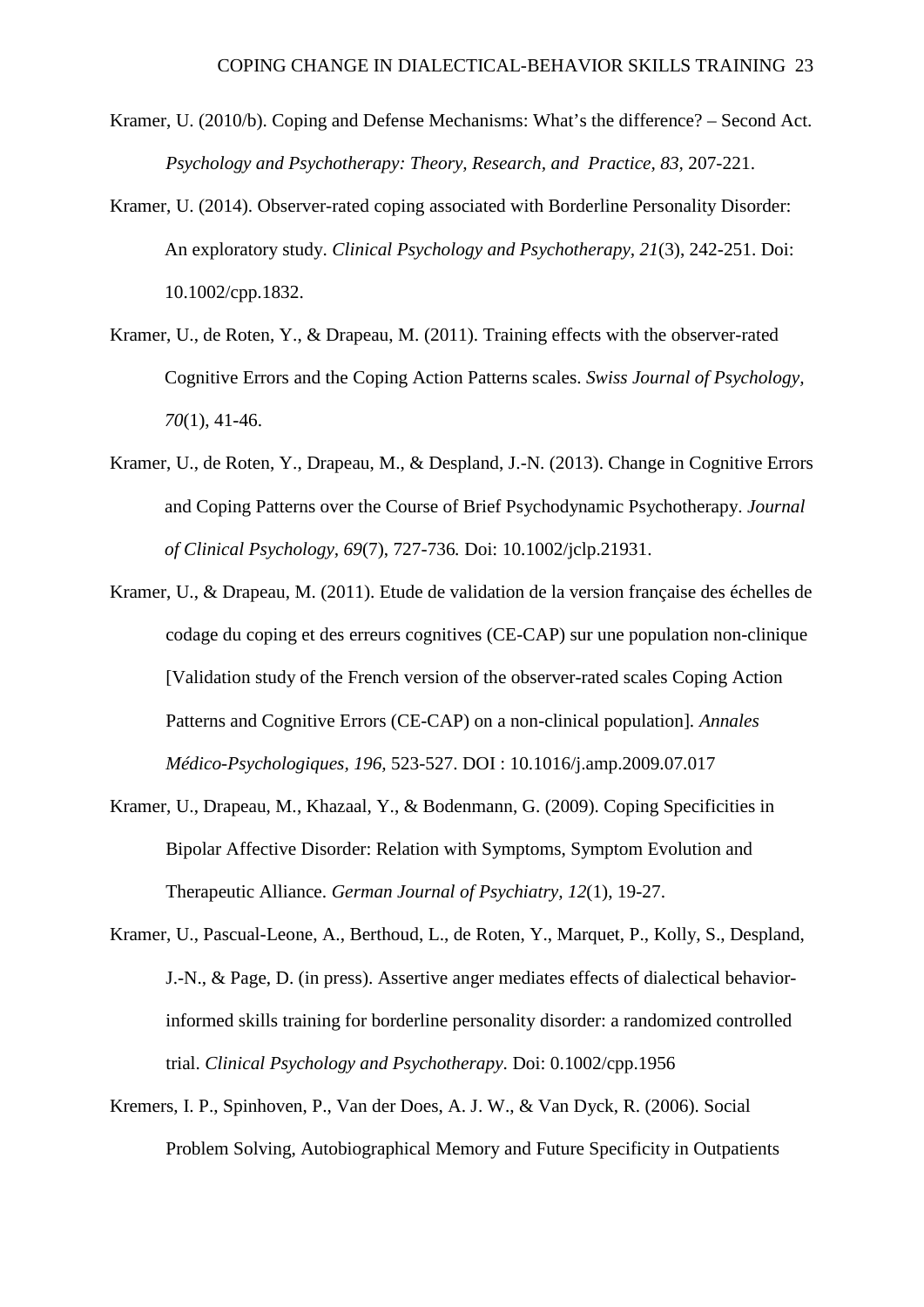with Borderline Personality Disorder. *Clinical Psychology and Psychotherapy, 13*, 131-137.

- Kruedelbach, N., McCormick, R. A., Schulz, S. C., & Grueneich, R. (1993). Impulsivity, Coping Styles, and Triggers for Craving in Substance Abusers with Borderline Personality Disorder. *Journal of Personality Disorders, 7*(3), 214-222.
- Lambert, M. J., Burlingame, G. M., Umphress, V., Hansen, N. B., Vermeersch, D. A., Clouse, G. C., & Yanchar, S. C. (1996). The reliability and validity of the Outcome Questionnaire. *Clinical Psychology and Psychotherapy, 3*, 249-258.
- Lazarus, R. S. (2000). Toward better Research on Stress and Coping. *American Psychologist, 55*(6), 665-673.
- Lazarus, R. S., & Folkman, S. (1984). *Stress, Appraisal and Coping.* New York: Springer.
- Linehan, M. M. (1993a). *Cognitive-Behavioral Treatment of Borderline Personality Disorder.* New York: Guilford Press.
- Linehan, M. M. (1993b). *Skills training manual for treating borderline personality disorder*. New York: Guilford Press.
- Linehan, M. M., Bohus, M., & Lynch, T. (2007). Dialectical Behavior Therapy for Pervasive Emotion Dysregulation: Theoretical and Practical Underpinnings. In J. J. Gross (Ed.), *Handbook of Emotion Regulation* (pp. 581-605). New York: Guilford Press.
- Linehan, M. M., Comtois, K. A., Murray, A. M., Brown, M. Z., Gallop, R. J., Heard, H. L., et al. (2006). Two Year Randomized Controlled Trial and Follow-up of Dialectical Behavior Therapyvs Therapy by Experts for Suicidal Behaviors and Borderline Personality Disorder. *Archives of General Psychiatry, 63*, 757-766.
- McMain, S. F., Links, P., Guimond, T. Wnuk, S., Eynan, R., Bergmans, Y. et al. (2013). An exploratory study of the relationship between changes in emotion and cognitive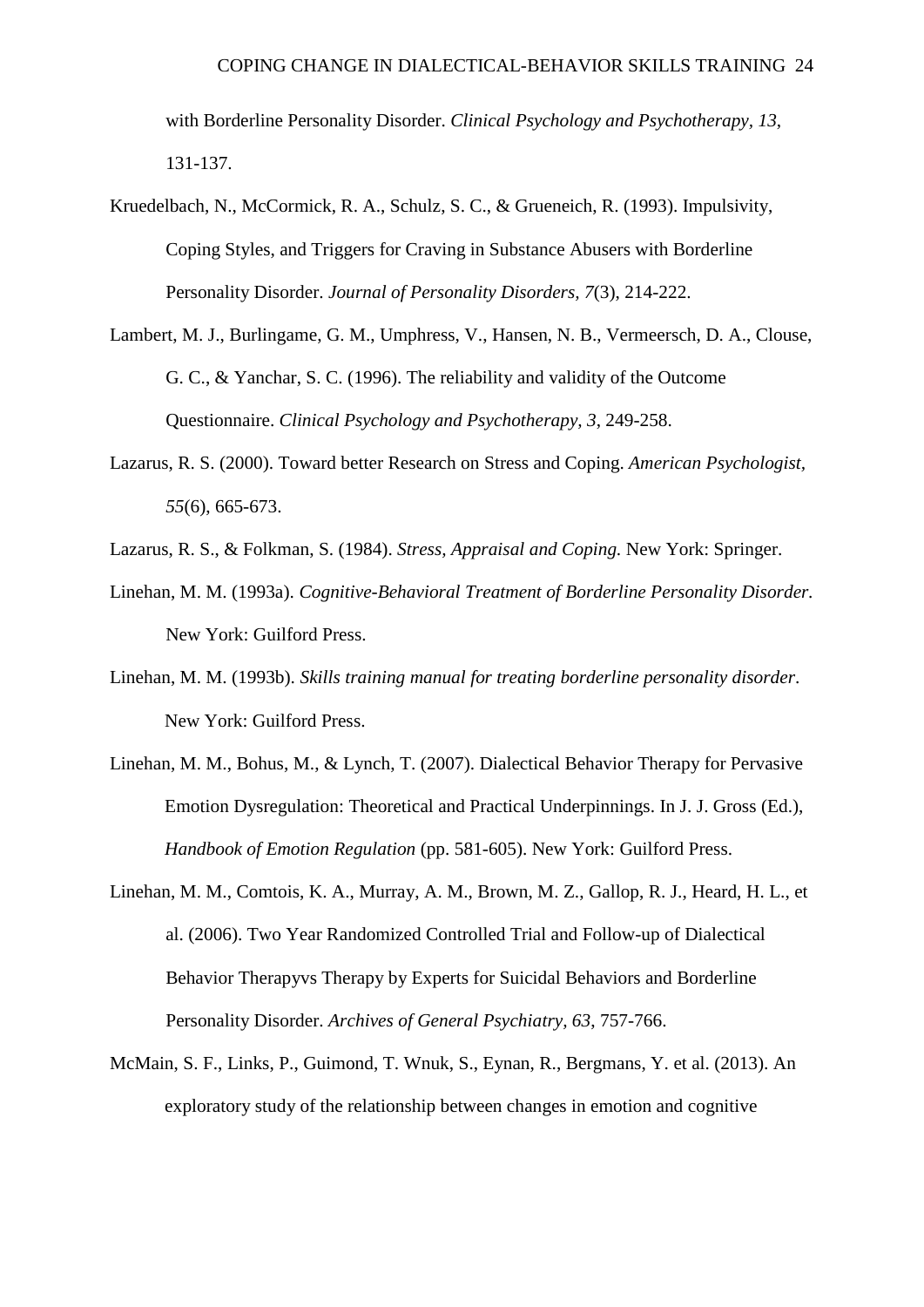processes, alliance, and treatment outcome in borderline personality disorder. *Psychotherapy Research, 23*, 658-673.

- Mancke, F., Bertsch, K., & Herpertz, S. C. (2015). Gender differences in aggression of borderline personality disorder. *Borderline Personality Disorder and Emotion Dysregulation. 2*(7). Doi: 10.1186/s40479-015-0028-7
- McMain, S. F., Pos, A. E., & Iwakabe, S. (2010). Facilitating emotion regulation: General principles for psychotherapy. *Psychotherapy Bulletin, 45*(3), 16-21.
- Mergenthaler, E., & Stigler, M. (1997). Règles de transcription pour la recherche en psychothérapie (adaptation française) [Transcribing rules for Psychotherapy Research (French adaptation)]. *Psychothérapies, 17*(2), 97-103.
- Neacsiu, A. D., Rizvi, S. L., & Linehan, M. M. (2010). Dialectical behavior therapy skills use as a mediator and outcome of treatment for borderline personality disorder. *Behaviour Research and Therapy, 48*, 832-839.
- New, A. A., Hazlett, E. A., Buchsbaum, M.S., Goodman, M., Mitelman, S. A., Newmark, R., Trisdorfer, R., Hasnedar,. M. M., Koenigsberg, H. W., Flory, J., & Siever, L. J. (2007). Amygdala-prefrontal disconnection in borderline personality disorder. *Neuropsychopharmacology, 32*, 1629-1640.
- Nisbett, R., & Wilson, T. (1977). Telling more than we know: Verbal Reports on Mental Processes. *Psychological Review, 84*(3), 231-259.
- Page, D., & Kramer, U. (2011). Groupe thérapeutique de Gestion des émotions: Un territoire d'acquisition des compétences chez les patients avec trouble de la personnalité borderline. *Psychiatrie Française, 4*, 142-161.
- Perry, J. C., Drapeau, M., & Dunkley, D. (2005)*. The Coping Action Patterns Rating System*. Montréal: McGill University.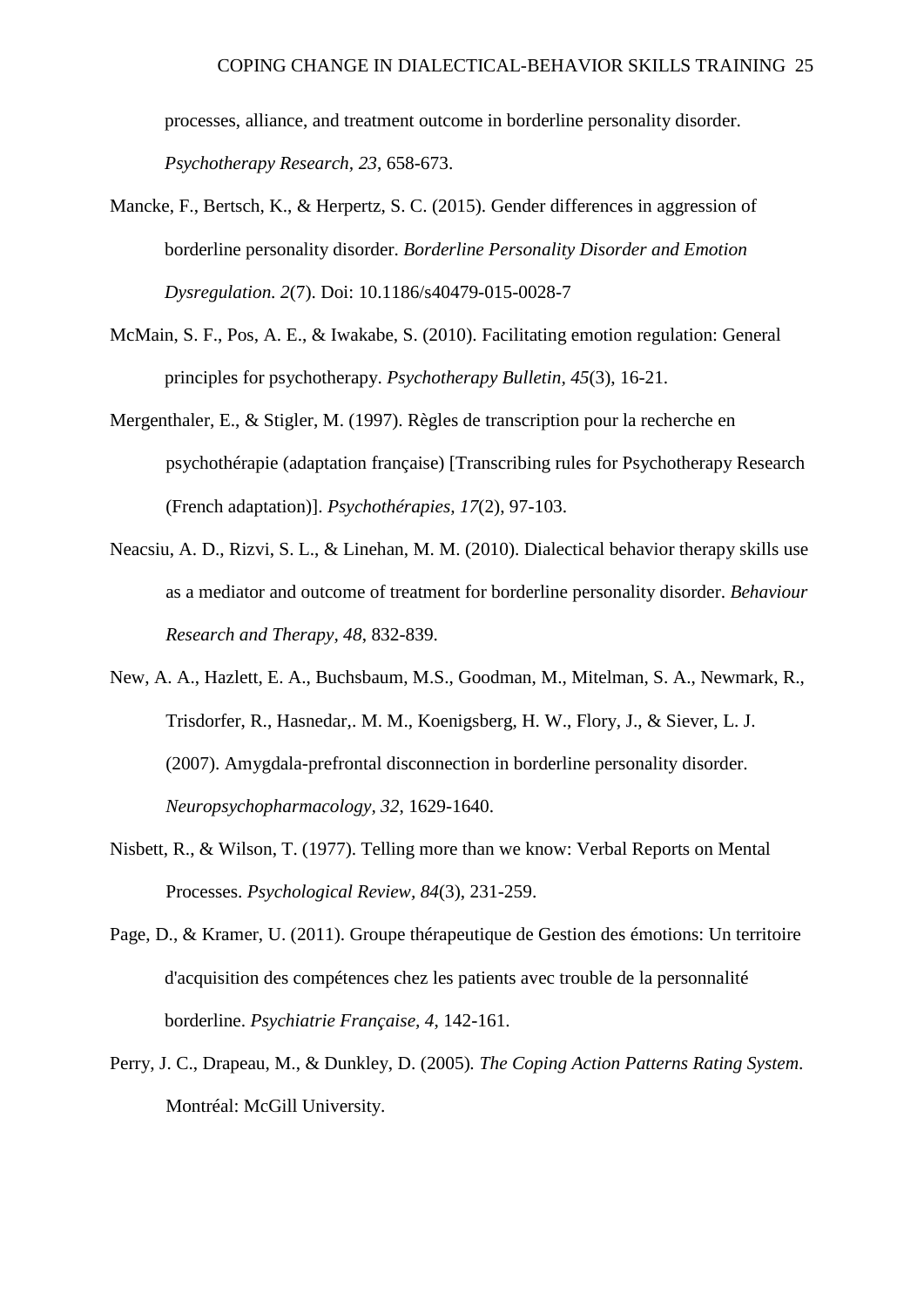- Perry, J. C., Fowler, J. C., & Semeniuk, T. T. (2005). An Investigation of Tasks and Techniques associated with Dynamic Interview Adequacy. *Journal of Nervous and Mental Disease, 193*(2), 136-139.
- Ruocco, A. C., Amirthavasagam, S., Choi-Kain, L. W., & McMain, S. F. (2013). Neural correlates of negative emotionality in Borderline Personality Disorder: An activationlikelihood-esti& Mallinckrodt, C. H. (2008). The impact of analytic method on interpretation of outcomes mation meta-analysis. *Biological Psychiatry, 73* , 153- 160.
- Sansone, R.A., & Sansone, L. A. (2011). Gender patterns in borderline personality disorder. *Innovations in Clinical Neuroscience, 8*(5), 16-20.
- Schmitt, R., Winter, D., Niedtfeld, I., Schmahl, C., & Herpertz, S. C. (2013). *Effects of Dialectic Behavior Therapy on the Neuronal Correlates of Cognitive Reappraisal in Borderline Personality Disorder.* Poster Presentation at the Conference of the ISSPD. Copenhagen.
- Schnell, K., & Herpertz, S. C. (2007). Effects of dialectical-behavioral-therapy on the neural correlates of affective hyperarousal in borderline personality disorder. *Journal of Psychiatric Research, 41*, 837-847.
- Shedler, J., Mayman, M., & Manis, M. (1993). The Illusion of Mental Health. *American Psychologist, 48*(11), 1117-1131.
- Shrout, P. E., & Fleiss, J. L. (1979). Intraclass correlations: Uses in Assessing Rater Reliability. *Psychological Bulletin, 86*(2), 420-428.
- Skinner, E. A., Edge, K., Altman, J., & Sherwood, H. (2003). Searching for the Structure of Coping: A Review and Critique of Category Systems for Classifying Ways of Coping. *Psychological Bulletin, 129*, 216-269.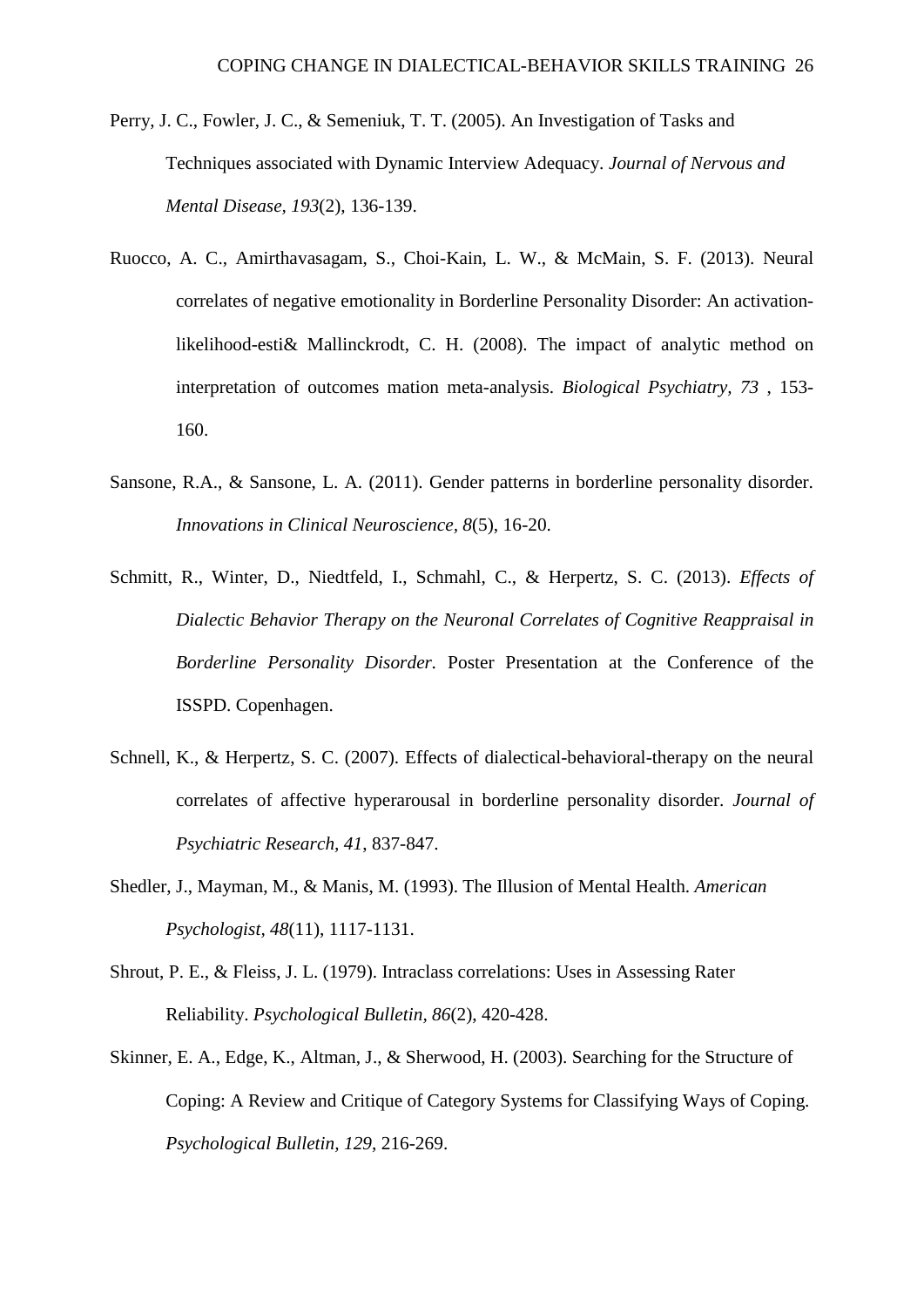- Soler, J., Pascual, J. C., Tiana, T., Cebria, A., Barrachina, J., Campins, M. J., Gich, I., Alvarez, E., & Perez, V. (2009). Dialectical behaviour therapy skills training compared to standard group therapy in borderline personality disorder: A 3-month randomised controlled clinical trial. *Behaviour Research and Therapy, 47*, 353-358.
- Stiglmayr, C. E., Grathwol, T., Linehan, M. M., Ihorst, G., Fahrenberg, J., & Bohus, M. (2005). Aversive tension in patients with borderline personality disorder: a computerbased controlled field study. *Acta Psychiatrica Scandinavica, 111*, 372-379.
- Vermeersch, D. A., Lambert, M. J., & Burlingame, G. M. (2000). Outcome Questionnaire: Item Sensitivity to Change. *Journal of Personality Assessment, 74*(2), 242-261.
- Welch, S. S., Linehan, M. M., Sylvers, P., Chittams, J., & Rizvi, S. L. (2008). Emotional responses to self-injury imagery among adults with borderline personality disorder. *Journal of Consulting and Clinical Psychology, 76*, 45-51.
- Yen, S., Zlotnick, C., & Costello, E. (2002). Affect Regulation in Women with Borderline Personality Disorder Traits. *Journal of Nervous and Mental Disease, 190*, 693-696.
- Zittel Conklin, C., Bradley, R., & Westen, D. (2006). Affect Regulation in Borderline Personality Disorder. *Journal of Nervous and Mental Disease, 194*(2), 69-77.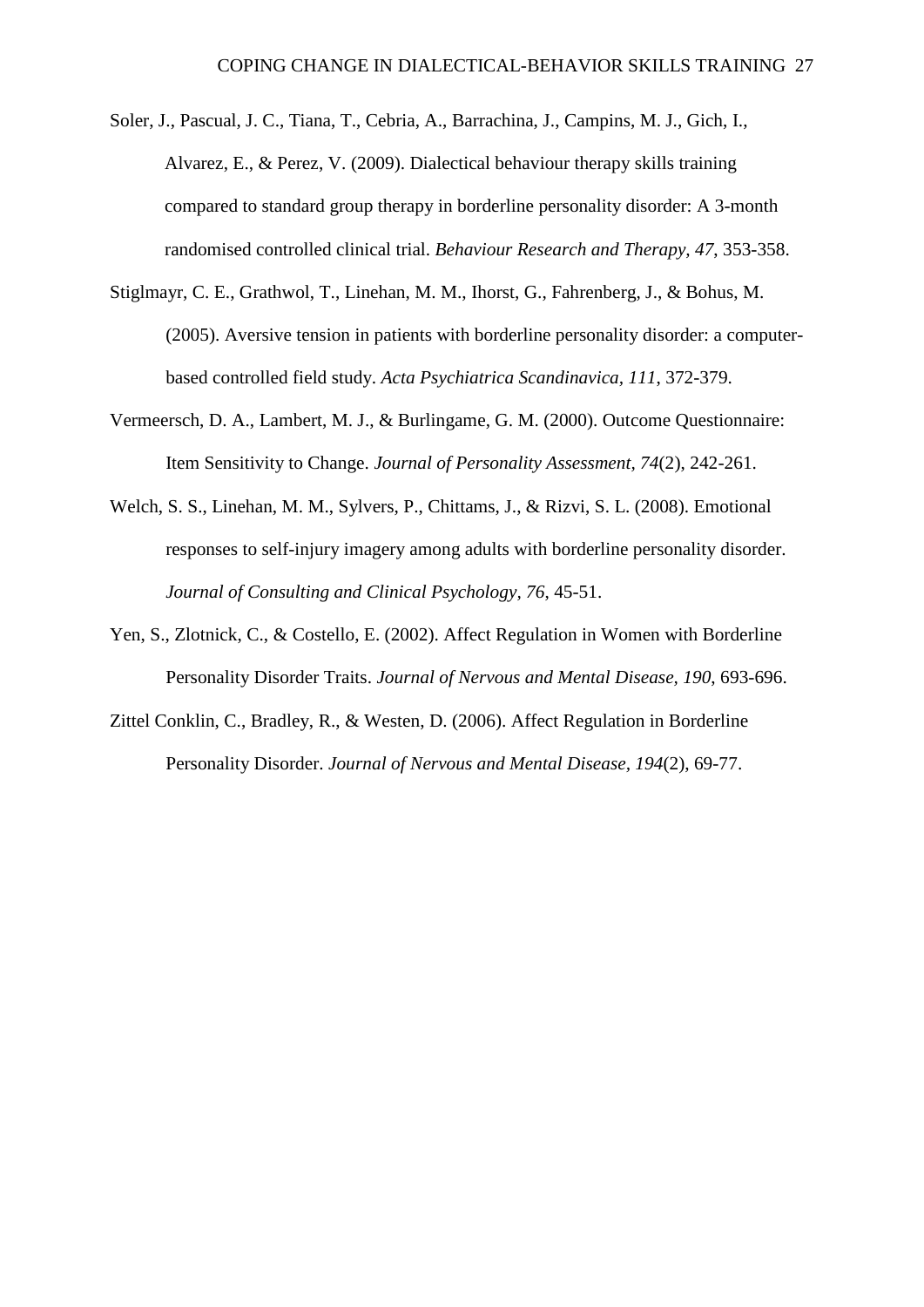# Table 1

Structure of the CAP with excerpts from patients diagnosed with BPD (Perry et al., 2005)

| Domain     | Categories                      | Excerpt                                                   |
|------------|---------------------------------|-----------------------------------------------------------|
| Challenge: |                                 |                                                           |
|            | Competence Problem-Solving (PS) | IS-c : « I wonder where my problems come from. »          |
|            | Information-Seeking (IS)        |                                                           |
| Resources  | Self-Reliance (SR)              | SS-b : « I had more depressive bouts and then I           |
|            | Support-Seeking (SS)            | called you.»                                              |
| Autonomy   | Accomodation (A)                | $A-c: \alpha A s$ hard as it is, I accept it now; my wife |
|            | Negotiation $(N)$               | will not come back. »                                     |
|            |                                 |                                                           |
| Threat:    |                                 |                                                           |
|            | Competence Helplessness (H)     | $E-c$ : « I don't think about the accident anymore.       |
|            | Escape $(E)$                    | It's too distressing." $\rightarrow$                      |
| Resources  | Delegation (D)                  | D-b : « I acted like a child, so my partner needed to     |
|            | Isolation (I)                   | take on the responsibility.»                              |
| Autonomy   | Submission $(S)$                | O-a : « I expressed my hatred directly to her."           |
|            | Opposition (O)                  |                                                           |

*Note*. CAP: Copin Action Patterns Rating Scale; Each category is broken down into three action levels: affective (a), behavioral (b) and cognitive (c). To save space, we only provide one example per domain.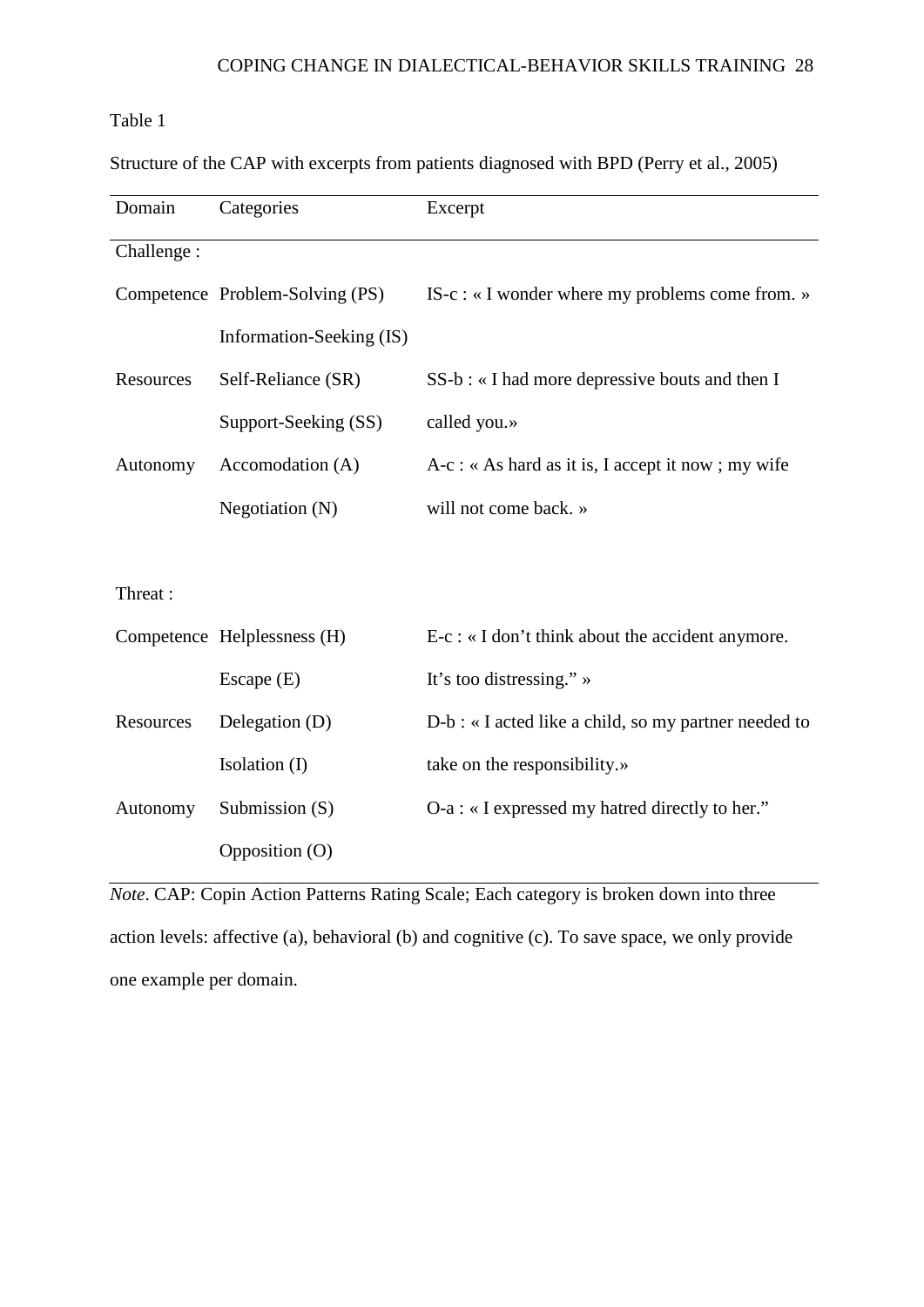# Table 2

| Characteristics of the patients as a function of group at baseline $(N = 31$ ; completers) |  |  |  |  |  |
|--------------------------------------------------------------------------------------------|--|--|--|--|--|
|--------------------------------------------------------------------------------------------|--|--|--|--|--|

|                                 | Condition          |                    |          |            |
|---------------------------------|--------------------|--------------------|----------|------------|
| Variables                       | SKILLS $(n = 16)$  | TAU $(n = 15)$     |          |            |
|                                 | $n\left(\%\right)$ | $n\left(\%\right)$ | $\chi^2$ | $p$ -value |
| Gender (Female)                 | 15 (94)            | 12(80)             | 0.25     | .33        |
| Marital status                  |                    |                    | 4.79     | .09        |
| Never married                   | 8(50)              | 8(53)              |          |            |
| Married                         | 4(25)              | 7(47)              |          |            |
| Separated, divorced             | 4(25)              | 0(0)               |          |            |
| Employment                      |                    |                    | 5.97     | .11        |
| Unemployed                      | 13 (81)            | 7(47)              |          |            |
| Protected activity              | 1(6)               | 1(7)               |          |            |
| Part-time                       | 3(19)              | 2(13)              |          |            |
| Full-time                       | 0(0)               | 4(27)              |          |            |
| Medication                      | 6(38)              | 7(47)              | 0.61     | .72        |
| <b>Current DSM-IV diagnoses</b> |                    |                    | 0.55     | .72        |
| Depressive disorder             | 9(56)              | 10(67)             |          |            |
| Anxiety disorder                | 3(19)              | 5(33)              |          |            |
| Eating disorder                 | 1(6)               | 3(20)              |          |            |
| Substance abuse                 | 4(25)              | 7(47)              |          |            |
| Intelligence limitation         | 1(6)               | 2(13)              |          |            |
| Sexual disorder                 | 1(6)               | 1(7)               |          |            |
| Attention disorder              | 2(13)              | 0(0)               |          |            |
|                                 |                    |                    |          |            |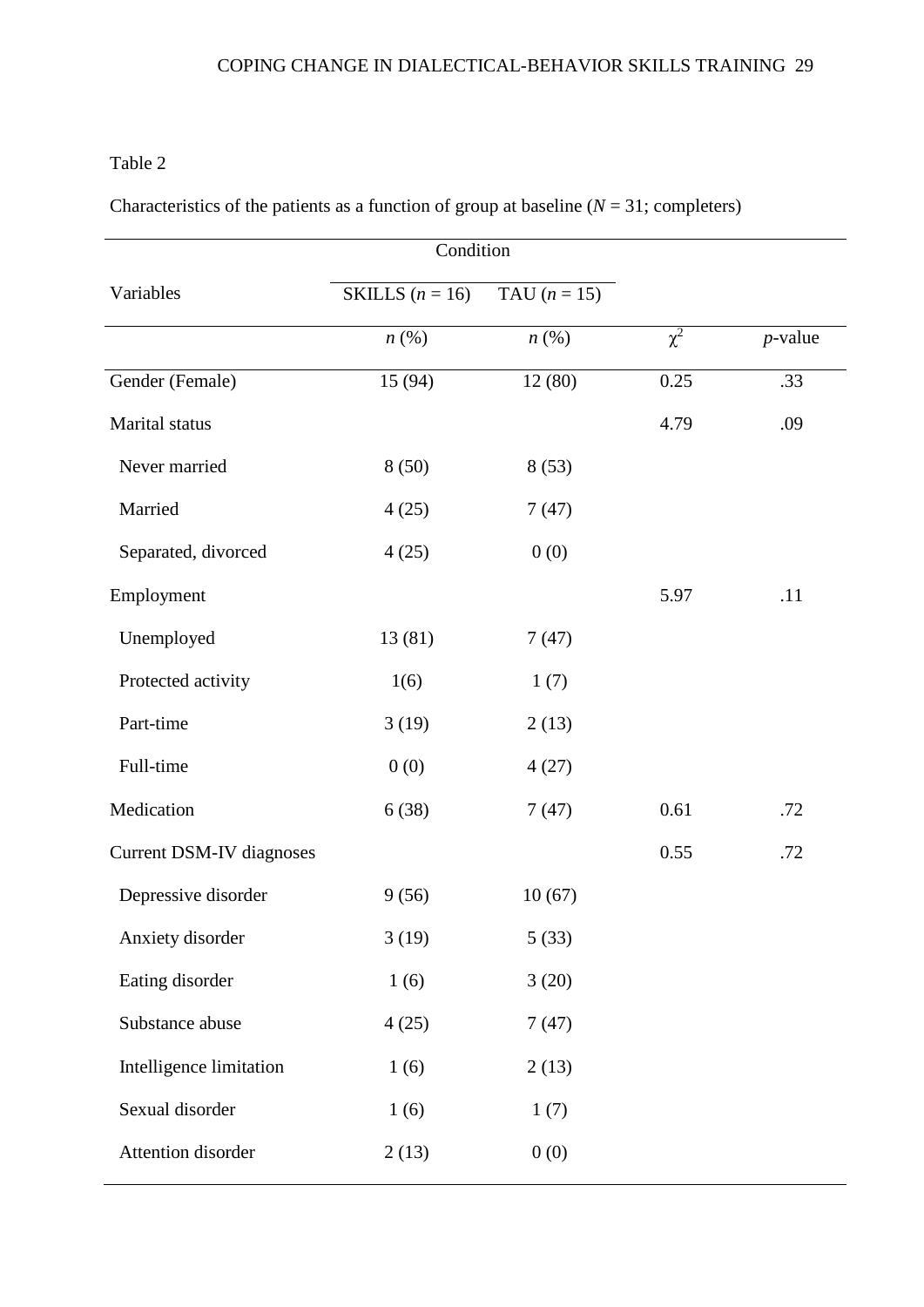# COPING CHANGE IN DIALECTICAL-BEHAVIOR SKILLS TRAINING 30

| Axis II cluster A          | 1(6)          | 0(0)          |          |            |
|----------------------------|---------------|---------------|----------|------------|
| Axis II cluster B          | 3(19)         | 1(7)          |          |            |
| Axis II cluster C          | 3(19)         | 2(13)         |          |            |
|                            | M(SD)         | M(SD)         | t(1, 29) | $p$ -value |
| Age                        | 34.88 (9.84)  | 34.20 (9.73)  | $-0.19$  | .85        |
| Education (years)          | 12.75(1.95)   | 11.87(1.68)   | $-1.35$  | .19        |
| OQ-45 total at intake      | 91.06 (21.07) | 91.53 (25.31) | 0.06     | .96        |
| <b>BSL</b> at intake       | 1.79(0.88)    | 1.88(0.74)    | 0.30     | .76        |
| <b>GAF</b>                 | 71.88 (7.93)  | 72.00 (10.14) | 0.04     | .97        |
| Number of BPD symptoms     | 6.69(1.45)    | 7.60(1.45)    | 1.75     | .09        |
| N current axis I disorder  | 1.43(1.03)    | 2.13(1.06)    | 1.85     | .07        |
| N current axis II disorder | 0.62(0.96)    | 0.20(0.41)    | $-1.59$  | .12        |

*Note*. All diagnostic information in co-morbidity with DSM-IV Borderline Personality

Disorder (BPD). TAU: individual treatment as usual; SKILLS: TAU plus dialectical-behavior skills training. OQ-45: Outcome Questionnaire-45.2.; BSL: Borderline Symptom List; GAF: Global Assessment of Functioning.